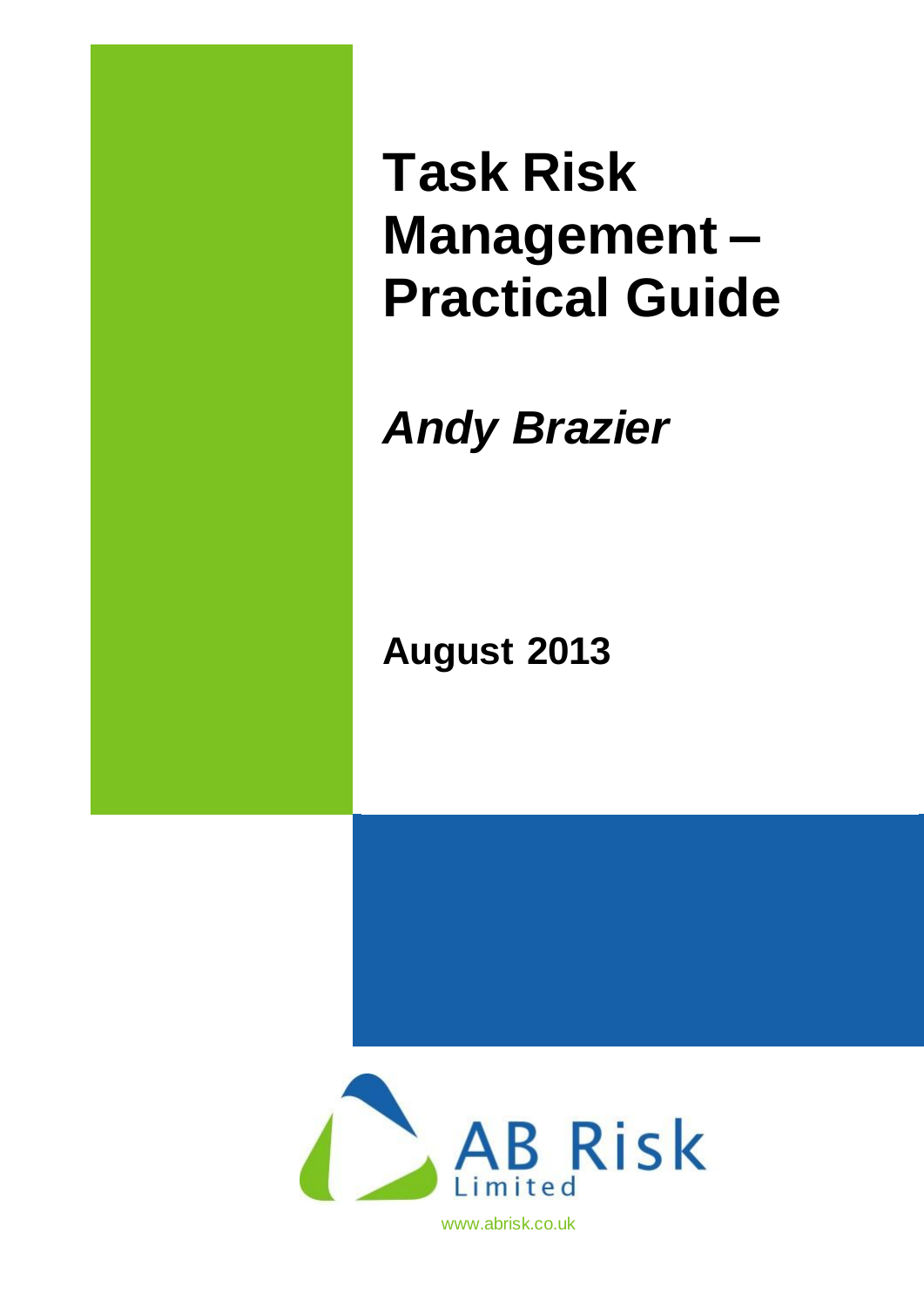## **1 INTRODUCTION**

This paper proposes Task Risk Management as a means of integrating the principles of task analysis into a wider risk management process. The paper describes methods and approaches that I have used and found to be very effective and practical.

## **1.1 Objective of this paper**

Task analysis has been part of a human factors practitioner's toolbox for some time. My experience is that, if used wisely, it greatly improves the understanding of tasks and identifies many opportunities to improve the way the risks of human error and other failures are managed. But I am concerned that a lot of people see it as a paperwork exercise that uses a lot of resource for relatively little benefit, but may be required to keep the regulators happy.

I have used the term Task Risk Management to show the benefits of taking a task based approach, prioritised around process safety risks. I believe that done properly, the way human factors and process risks are understood and managed can be improved significantly.

Other terms are being used to describe similar processes. Critical Task Analysis is one example, but most people seem to feel this is restricted to identifying critical tasks, leaving a question about what has to be done next. Human Reliability Analysis is another term that can be used, but a lot of people seem to think this is more concerned with quantifying human failure rates.

## **1.2 Overview of the process**

The key parts of the Task Risk Management process are summarised below. The subsequent sections of this paper provide more detail.

#### 1.2.1 DEFINE THE SYSTEM

Deciding where to apply Task Risk Management. Choose a system where there are Major Accident Hazards (MAH) and tasks with error potential (i.e. complex system handling major hazards). Identify relevant accident scenarios.

Drawings can be very helpful for defining system boundaries.

#### 1.2.2 IDENTIFY TASKS

Simple list of tasks associated with the system. Classify task types (e.g. routine operations, start-up and shutdown, response to events, maintenance). Structured brainstorm, working systematically through the system.

Don't expect your existing procedures to give you a comprehensive or accurate list of tasks.

Identify tasks in a workshop involving people familiar with the system and tasks. Expect to identify 50 tasks per hour, with a typical system involving 100 – 300 tasks.

#### 1.2.3 PRIORITISE TASKS

A simple scoring system, consisting of five generic aspects that consider hazardousness of system and nature of tasks. Guidelines provided for scoring operations and maintenance tasks. Tasks with the highest total score are the most critical and hence priority for analysis. Expect 20% to be assigned high criticality. The scoring is rough and ready, but proven to be good enough for our purposes.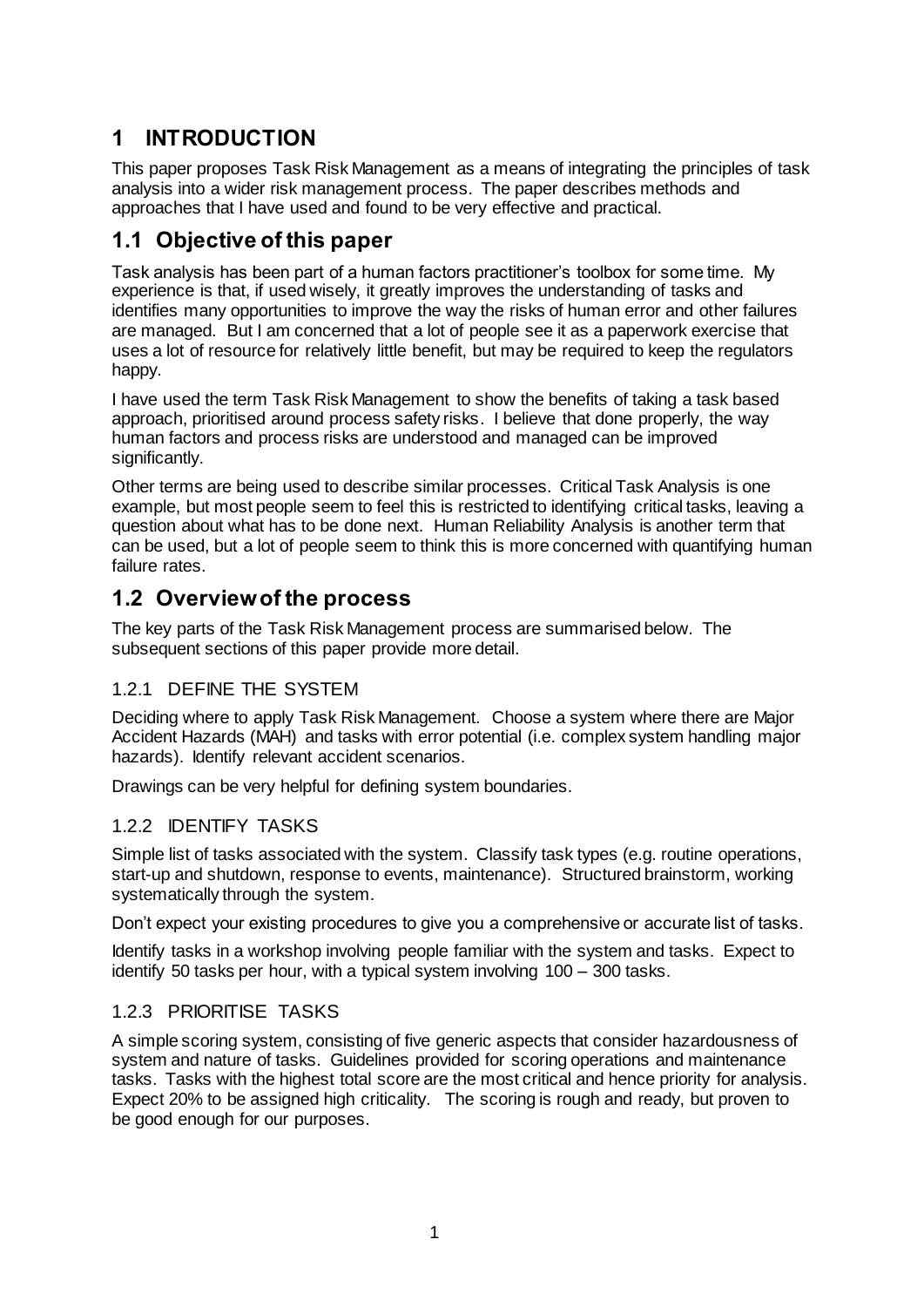Generic process safety techniques (e.g. HAZOP, Process Hazard Review or Bow Tie analysis) can provide some structure, but do not address human factors sufficiently well to be of any great value for prioritisation.

Prioritise tasks in a workshop involving people familiar with the system and tasks. Expect to score 20 tasks per hour. Can be carried out at the same time as tasks are identified, in which case 100+ tasks can be identified and scored in a day.

#### 1.2.4 ANALYSE TASKS

Describe how tasks are performed, identify potential human errors and their consequences, highlighting and major accident scenarios. Evaluate risk controls in a structured and systematic fashion. Hierarchical Task Analysis (HTA) and Task HAZOP are tried and tested methods that work well for most types of task. Also, an evaluation of Performance Influencing Factors (PIF) should be carried out.

Do not just review existing procedures. Expect to find that individuals and teams perform the same task differently; and that technically correct good practices do not actually work.

Analyse tasks in a workshop involving people familiar with the task, with technical input provided in a controlled manner so that the truth can come out. Expect to analyse between two and four tasks per day. However, it is better to analyse a small number of tasks really well instead of a large number of tasks badly.

Analyses should be verified for accuracy. The best way to do this is when the task is being performed. If this cannot be arranged, a 'walk through' the task on site can be effective. PIFs can be evaluated whilst doing this.

#### 1.2.5 USE THE OUTPUT

All parts of the process can have an immediate impact, but there are opportunities for more fundamental and long term improvements in managing risks. Take an overview in order to identify opportunities to eliminate the opportunity for error, reduce the consequences or likelihood of error, and improve mitigation.

Task Risk Management can identify opportunities to reduce risks through good engineering and sets standards for procedures, training and competence.

The output has to be reviewed to keep it up to date and relevant. The best way is to use it and get feedback. Scheduled review and audit can identify at what point it is better to re-visit existing analyses for higher criticality tasks than to continue analysing lower criticality tasks. When things go wrong, the fact that a systematic process has been implemented for managing task risks will greatly assist in identifying systemic and root causes.

## **1.3 Getting Started**

#### 1.3.1 WHEN SHOULD THE PROCESS BE USED?

Task Risk Management is applicable at any time. During the design of a facility it can be particularly effective because there is the opportunity to build the risk controls into the design. The only issue to address is that detail and operational experience is not always available, but the hierarchical nature of the methods used allows it to develop as the design progresses.

Once a facility is operational, Task Risk Management can be carried out using practical experience of tasks. Whilst initial implementation may be treated as a one off project, I believe this should progress to form a living system.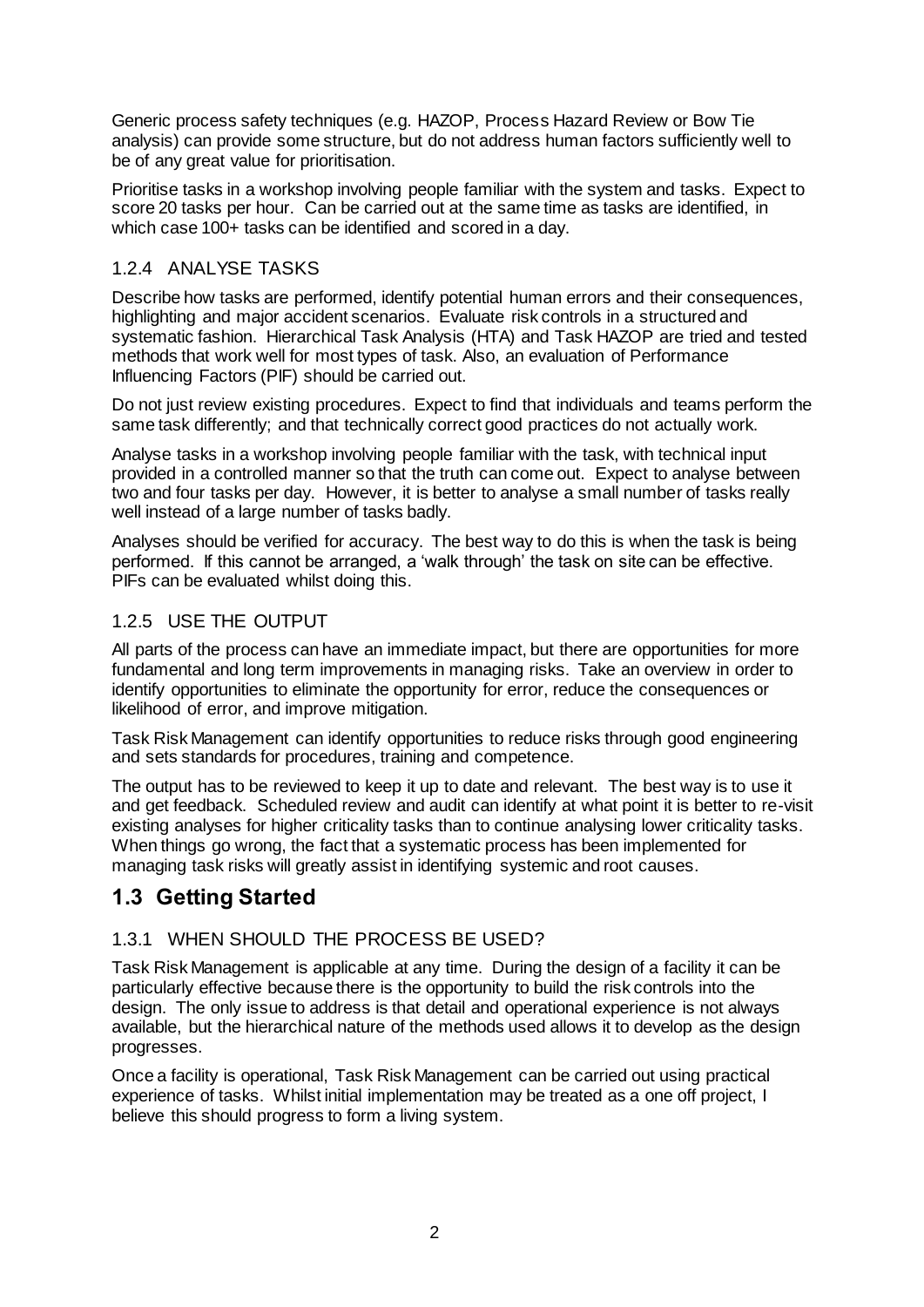#### 1.3.2 WHO SHOULD BE INVOLVED?

It is essential to involve the right people. The most important are those that perform the tasks. I have found that involving them in workshop sessions is by far the most effective method of achieving a quality output. Other people with knowledge or non-practical experience of the tasks (e.g. supervisors, technical experts) do have a role, but it is important that they do not impose their 'theoretical' views in a way that stifles discussion about what happens in practice.

The process does need good facilitation during workshops and in collating the output. Management support is essential in both releasing the resources to carry out the process and to use the output in short and the longer term.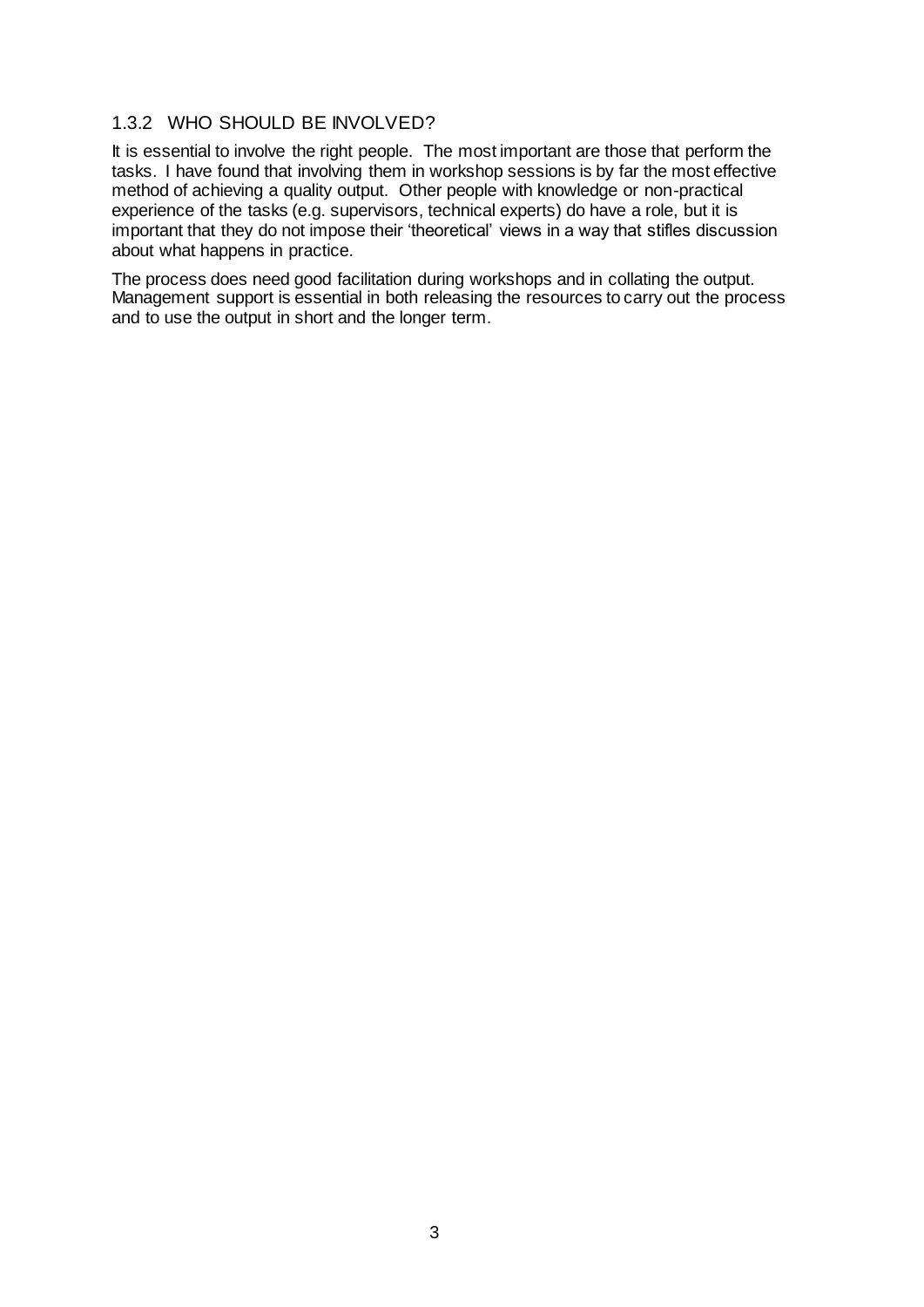## **2 GETTING STARTED**

Although very effective, Task Risk Management is a significant undertaking and it is rarely possible (or desirable) to assess every task performed on a site/facility. It is important that it is applied in areas where there is likely to be a benefit.

## **2.1 Initial prioritisation**

The focus of time and effort should be on systems where:

- The consequence of tasks being performed incorrectly may be significant;
- $\bullet$ There is a reasonable likelihood that tasks will be performed incorrectly.

Therefore, the priority for carrying out Task Risk Management is for systems that handle major hazards and have some degree of complexity. If a site/facility has a number of systems that have these characteristics, further prioritisation is required. This can be achieved by listing all systems and ranking them according to major accident hazard/process safety risk. The system at the top of the list should be considered first.

Reference should be made to other safety studies and reports when determining the initial prioritisation. A list of potential major accidents should be developed for cross-referencing when carrying out detailed task analyses.

## **2.2 Defining the System**

The system being considered needs to be defined in a way that will allow tasks to be identified. This is usually very easy if the people involved are familiar with the system.

The best way of defining the system is a drawing. This can be used to show the system boundaries. A process flow is useful, whilst a more detailed drawing showing items of equipment is probably better. Equipment lists can act as a useful prompt.

## **2.3 Hypothetical Example**

The method proposed in this document is very practical, but not always so easy to describe in writing. I think that using a hypothetical system helps to demonstrate how to implement Task Risk Management in practice.

The drawing below defines a hypothetical system that shall be used throughout this document to illustrate the Task Risk Management process. The system consists of a storage tank, filters and pumps. Liquid is transferred from the tank to another system, with the option to return it to the tank. Fresh stocks are delivered by a road tanker.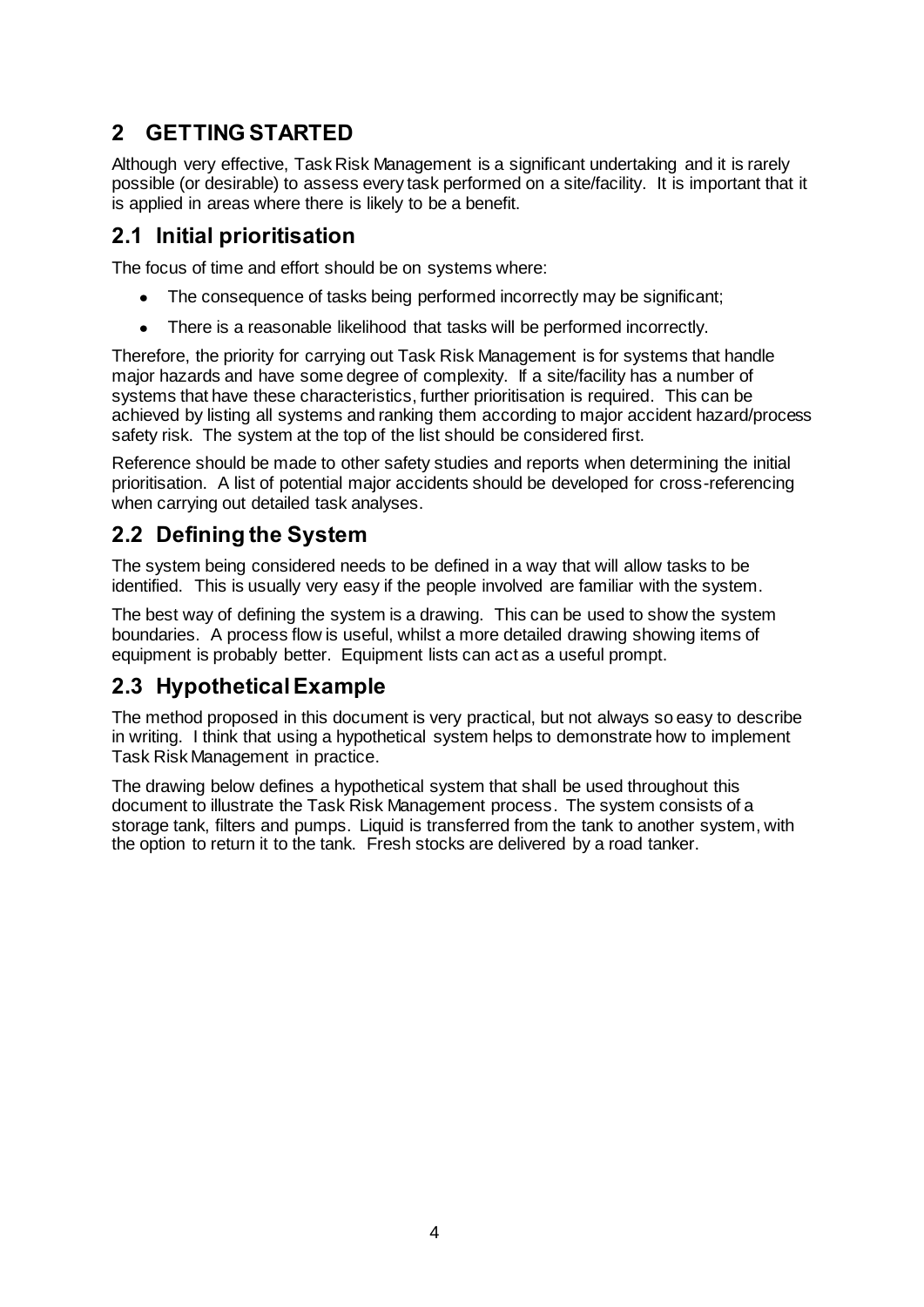

Other features to note include:

- Filters and pumps are spared so that one is online Duty and the other Standby;  $\bullet$
- Alarms warn of high and low levels in the tank;  $\bullet$
- A low level trip protects the pumps from running dry;  $\bullet$
- High level trip protects against overfilling the tank when circulating material back via  $\bullet$ the Return line;
- A high differential pressure will warn of a blocked filter;  $\bullet$
- Safety valve protects against high pressure in the pump discharge. $\bullet$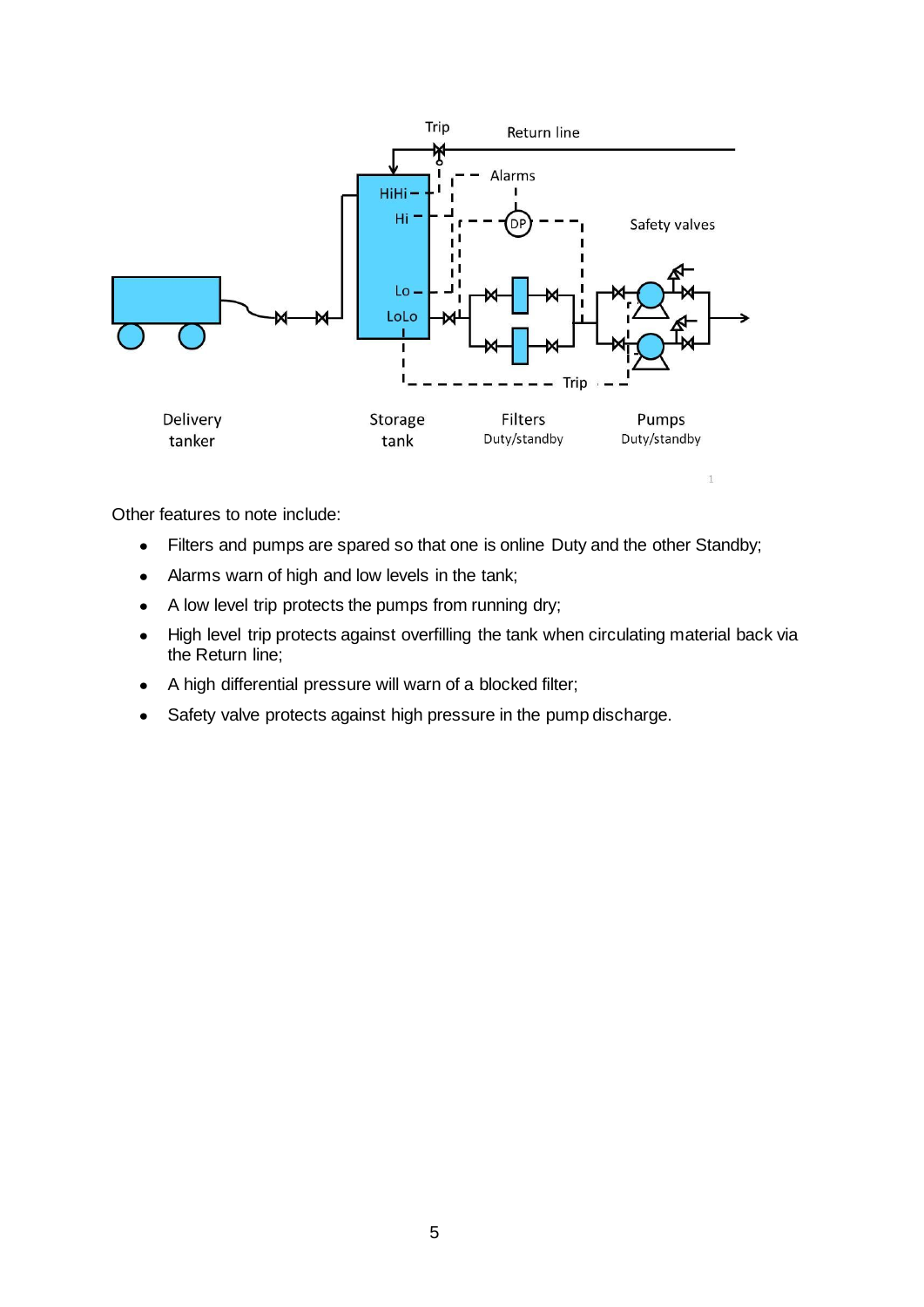## **3 IDENTIFYING TASKS**

Although the focus for Task Risk Management is critical tasks, I find it very useful to first start with a full list of all the tasks associated with the chosen system. The list is used to prioritise the analysis and management efforts; and does not take very long to generate.

### **3.1 Suggested Method**

People often think that developing the task list simply means printing off a list of existing procedures. The problem is that procedures are rarely written in a systematic fashion. Some procedures will cover more than one task and some tasks will be covered by more than one procedure. Also, it is impossible to write a procedure for every task. I'm not saying that existing procedures should be ignored, but just advising that it is rarely an effective approach.

The key to success at this stage is to involve the right people and use a systematic approach. It is actually a very simple exercise, yet very effective, and does not take long to complete. Following a process from start to finish, referring to drawings if available, usually works well. It normally helps to divide task types, for example:

- Operations;
- Maintenance:
- Response to events and conditions.

## **3.2 Hypothetical System**

I have used our hypothetical system to demonstrate how tasks are identified in a systematic fashion. I have divided tasks into:

- Routine operations;
- $\bullet$ Start-up and shutdown;
- Routine monitoring;
- Response to events;
- Maintenance.  $\bullet$

The full list of tasks is shown in the table in Annex A – Table 1

#### 3.2.1 ROUTINE OPERATING TASKS

For our hypothetical system it makes sense to start working through the process at the road tanker connection and then follow the process flow. Therefore the first operating task we identify is tanker delivery.

The storage tank is next in the process. There may be some continual monitoring of level, but that is not really a task in its own right but part of a more general activity (which will be discussed later). However, manual dipping of the tank to determine level would be a routine task to add to the list.

The flow from the tank goes through filters. Given that there are two, duty and standby, there will be an operating task to changeover the filters. Cleaning the filter is another task, but would probably be maintenance (see below).

The flow from the filters goes to the pumps. Again there are two; duty and standby, and we will have a pump changeover task.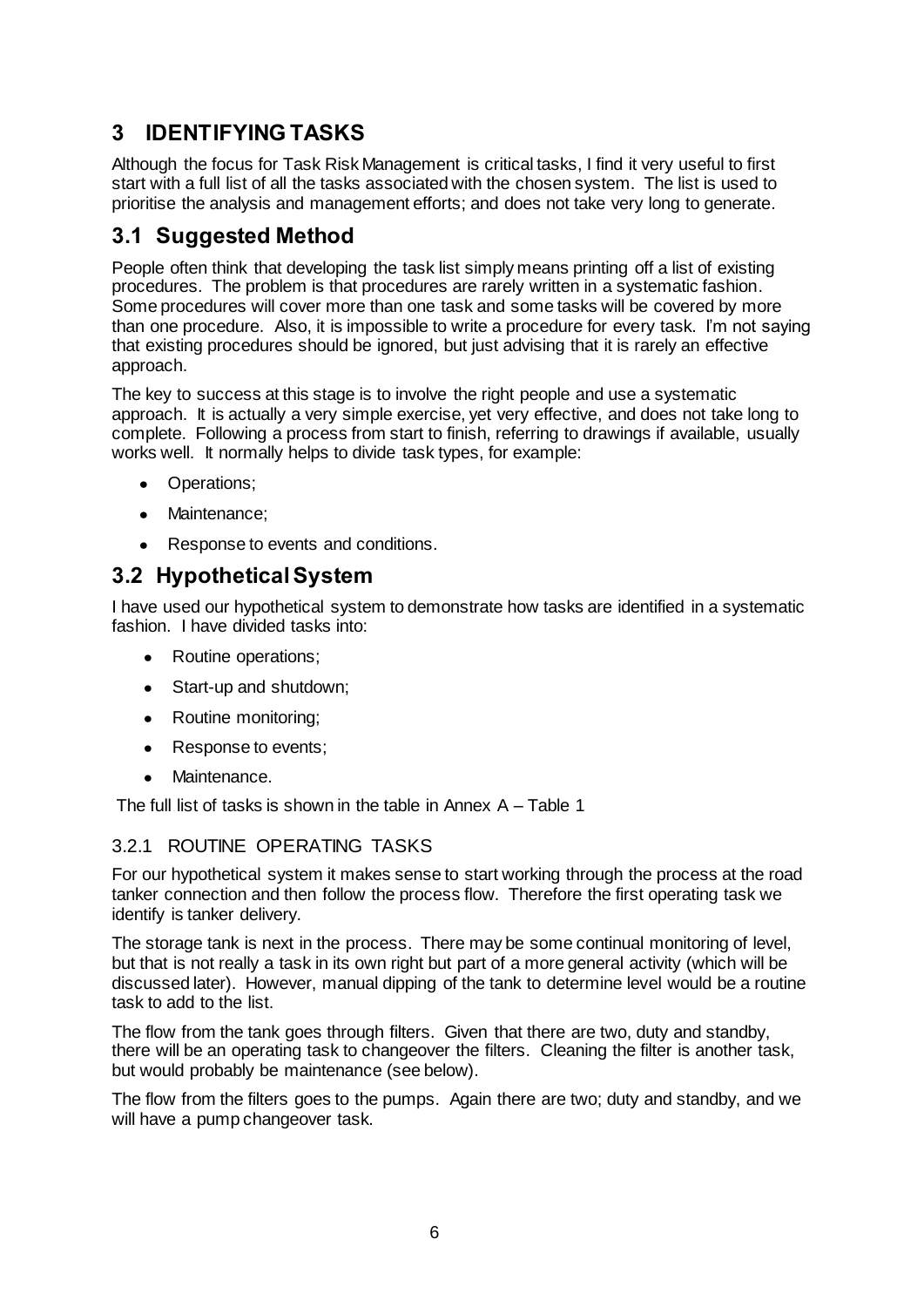This covers the whole process, except for the return line. There does not appear to be any operating tasks associated with this for the system we are examining (i.e. there may be task associated with another system, which we would look at separately).

#### 3.2.2 START-UP AND SHUTDOWN TASKS

One category of operating task that is usually worthy of separate consideration is start-up and shutdown. These tasks can apply to the whole system, plant or equipment; and in different scenarios.

For our hypothetical system we would have a 'normal' shutdown and subsequent start-up, where the system is shutdown for operational reasons but is left ready to re-start. We would have tasks to perform before and after maintenance, which may be described as shutdown for maintenance and return to service after maintenance. Also, we would have to restart the system after a trip.

There would be a start-up and shutdown task for the pumps. However, having included changeover in routine operations, there is probably no need to include these as separate tasks.

#### 3.2.3 ROUTINE MONITORING AND CONTROL

All systems will be subject to some form of monitoring. This may include:

- Continuous monitoring and optimisation from a control room;
- Frequent plant checks and adjustments (e.g. every hour, shift or day);
- Scheduled checks (e.g. weekly or monthly);  $\bullet$
- Shift handover.  $\bullet$

These tasks are important, but sometimes a little difficult to define because what is actually done will depend on what the person finds when they look at the system.

#### 3.2.4 RESPONSE TO EVENTS

It is important to remember that operators do not only perform tasks that they can plan, but may have to respond to unplanned events. It will never be possible to list every eventuality, but it is still worthwhile listing any that can be predicted.

There are broadly two types of event. The first applies to process conditions (e.g. temperature, pressure, level, flow) and the second may be described as emergencies (e.g. spill, fire, explosion).

For the process events it is tempting to focus on alarms, listing tasks such as 'respond to high level alarm.' This should be avoided because the alarms installed on the system may not be comprehensive or correct; and our aim should be for people to intervene before an alarm.

For our hypothetical system, the process events that would require a response would include storage tank low and high level, filter high differential pressure, and pump low flow and high discharge pressure. The main emergency scenario is a spill of liquid during tanker delivery or from the storage tank, filter or pump.

#### 3.2.5 MAINTENANCE TASKS

Ultimately, every item of plant or equipment will require maintenance at some time. However, there are a few potential pitfalls that we need to be aware of if we are going to generate a sensible and useful list of maintenance tasks.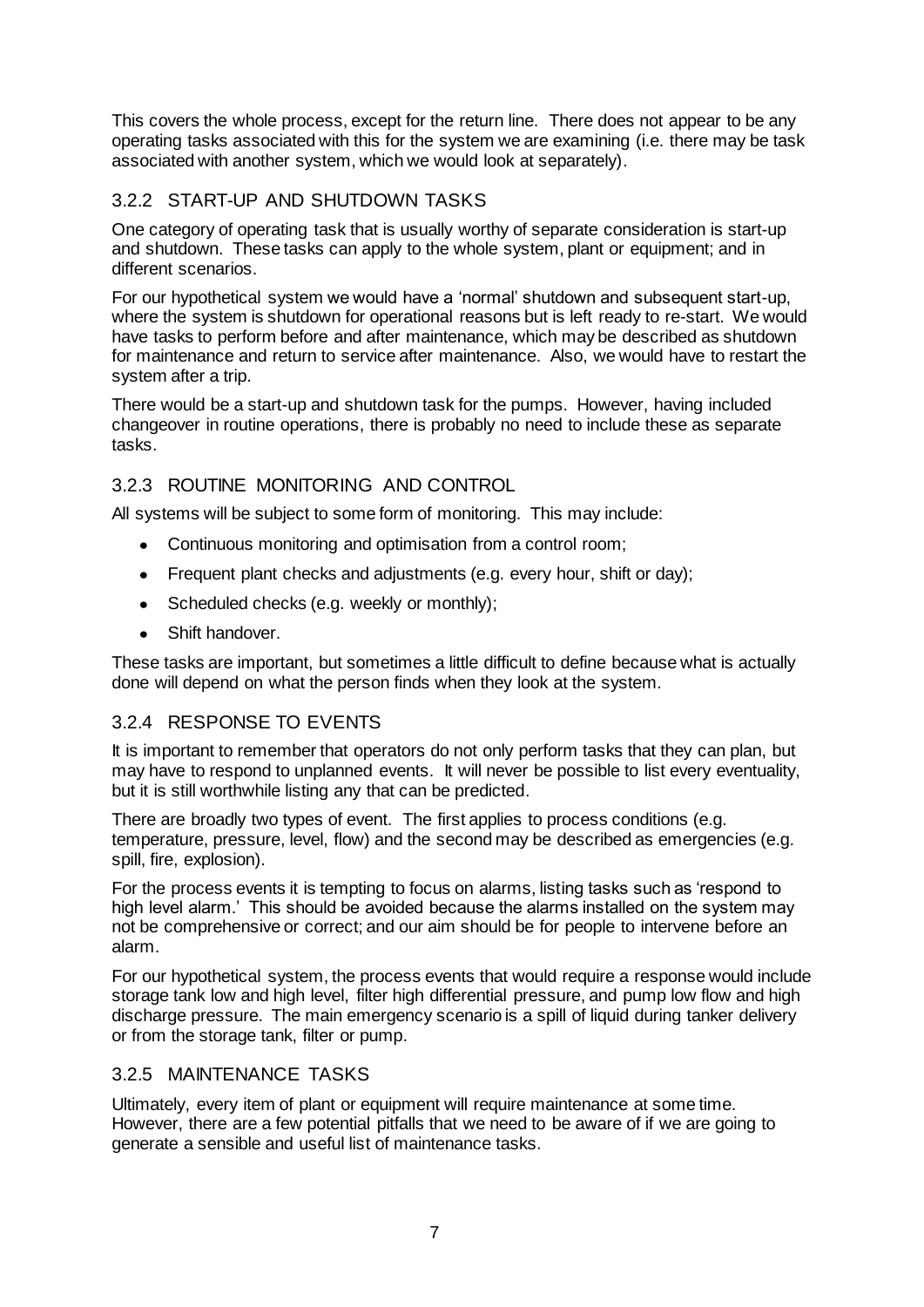The first thing to avoid is too much overlap between operations and maintenance tasks. Normally, preparing equipment for maintenance and returning it to service afterwards will be an operations task, and the maintenance is work that takes place in between.

Also, we are not interested in one-off or infrequent tasks. For example the tank in our hypothetical system would require internal inspection at some time. This may only occur once every 10 years, and each time it happens it will go through extensive planning.

For our hypothetical system, the maintenance tasks will include replace filter element, repairs to pump, safety valve calibration, repairs to manual or actuated valve, checks and calibration of level and differential pressure instruments, and testing the function of the pump trip.

## **3.3 Other Methods of Identifying Tasks**

I have already mentioned the pitfalls of generating task lists by simply reviewing existing procedures. Where a lot of procedures exist (i.e. thousands) people may be reluctant to 'ignore' them, and so it may be necessary to include some form of review as part of identifying tasks. My experience is that often a lot of documents described as procedures are not actually procedures. Therefore, the review can be used to classify the documents as procedure, guideline, training aid, information etc. Also, it is often the case that many are out of date or obsolete, and should be removed from the system.

Other methods such as job observation and 'time and motion studies' trend to be focussed on routine activities and so rarely give a comprehensive view of all the tasks associated with a system.

The reality is that this is a simple exercise, and a structured brainstorm is likely to be sufficient. Equally, it is worth noting that the task lists are likely to evolve over time, and so should be reviewed at intervals in order to identify any omissions or updates required due to changes to the system or the way it is operated or maintained.

## **3.4 Uses of the Task Lists**

Whilst generating a task list is the first stage in applying Task Risk Management, the list itself can be particularly useful. For example, it can be used as the basis for:

- 'Gap analyses' of procedures, training and/or competence systems;
- $\bullet$ Workload estimates;
- Managing organisational changes.  $\bullet$

Given that it is such a simple thing to do, it is surprising that most companies never do it.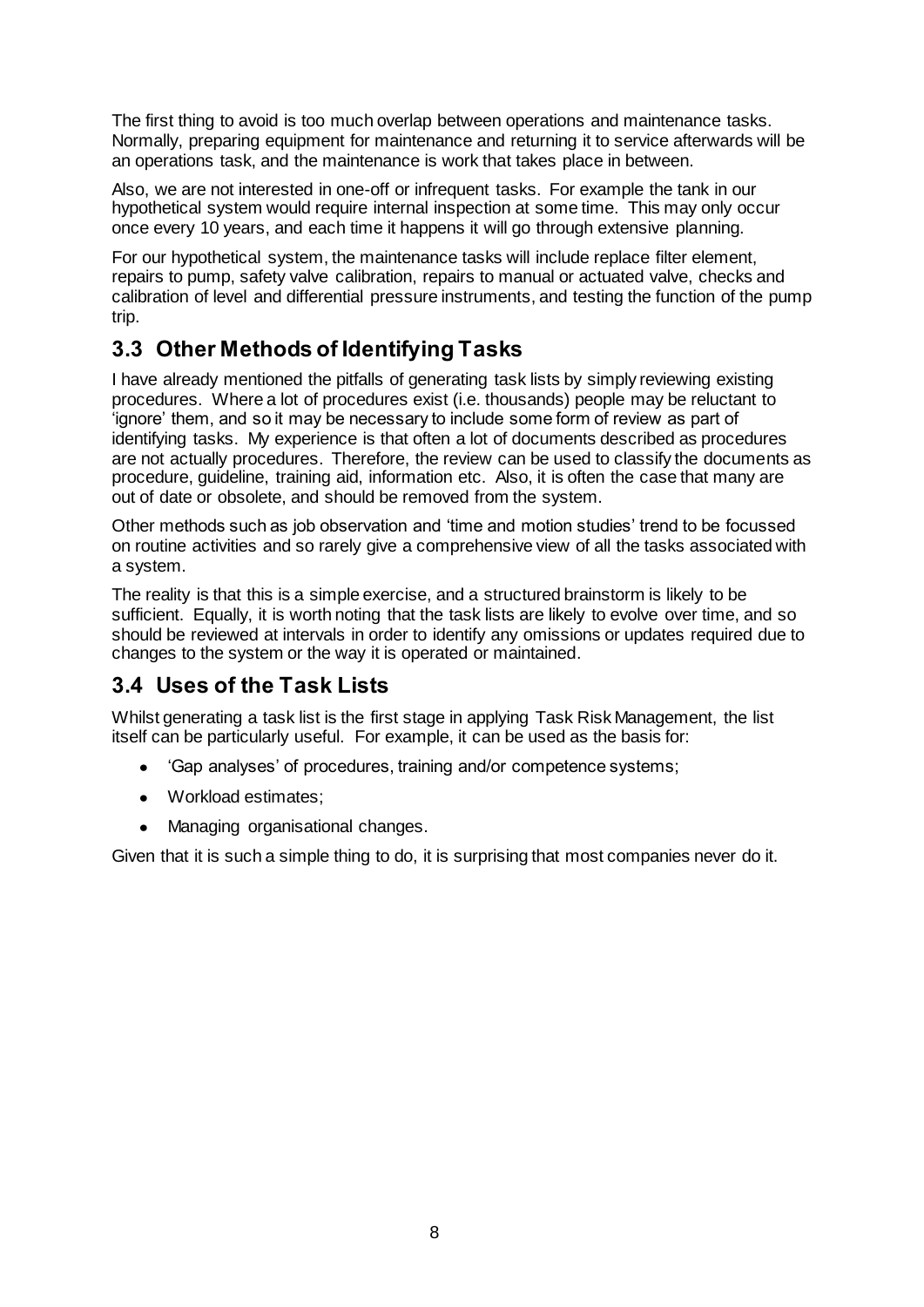## **4 PRIORITISING TASKS**

The Task Risk Management method I am proposing works on the Pareto principle, which states that roughly 80% of effects come from 20% of causes. In this case, as a rule of thumb we can assume that 80% of issues will be associated with 20% of our tasks. Therefore, prioritising allows us to focus our efforts where we are likely to get the greatest benefit. The tasks we are most interested in the ones that:

- 1. Involve some interaction with our most significant hazard; and
- 2. Are prone to human error.

We can simply ask people to identify the most critical. This is fine, but in my experience this approach results in a large proportion being identified as critical. After all, a task would not be performed if it was not critical, would it? Whilst true, it seems likely that some tasks are more critical than others.

Another problem with asking people to 'cherry pick' critical tasks is that it does not demonstrate a systematic approach and it is difficult to justify the outcome (i.e. why one task is considered critical and another is not).

## **4.1 A Simple Scoring Method**

In 1999 I worked on a project with the Health and Safety Executive (HSE) that resulted in the publication of OTO 1999 092 - Human Factors Assessment of Safety Critical Tasks<sup>1</sup>. This proposed a screening tool to determine task criticality using five diagnostic questions. An evaluation of the method<sup>2</sup> stated that the "the Screening Tool presented in OTO 1999 092, is a particularly powerful tool for systematically linking tasks to the Major Accident Events."

I have had the opportunity in recent years to revisit the scoring method. I have found that with a little bit of customisation it is a very effective for prioritising tasks. It is quick and easy to use and provides a ranking of task criticality that stands up to scrutiny. It is particularly powerful because it helps people understand the risks associated with tasks in relation to human factors and major hazards.

#### 4.1.1 SCORING CRITERIA

I have found that scoring each task against the following five aspects is sufficient:

- Hazardousness:
- Introduction of energy;
- $\bullet$ Change of system configuration;
- Error vulnerability;
- Impact on safety devices.  $\bullet$

Each task is given a score of between 0 and 3 for each aspect. The scores are added together to give a total for the task. The ones with the highest score are considered to be the most critical.

#### 4.1.2 PRIORITISATION

 $\overline{a}$ 

I find that the following generally works well for determining task priority based on criticality scores:

<sup>&</sup>lt;sup>1</sup> Available at http://www.hse.gov.uk/research/otopdf/1999/oto99092.pdf

 $^2$  Available at http://www.hse.gov.uk/research/rrpdf/rr033.pdf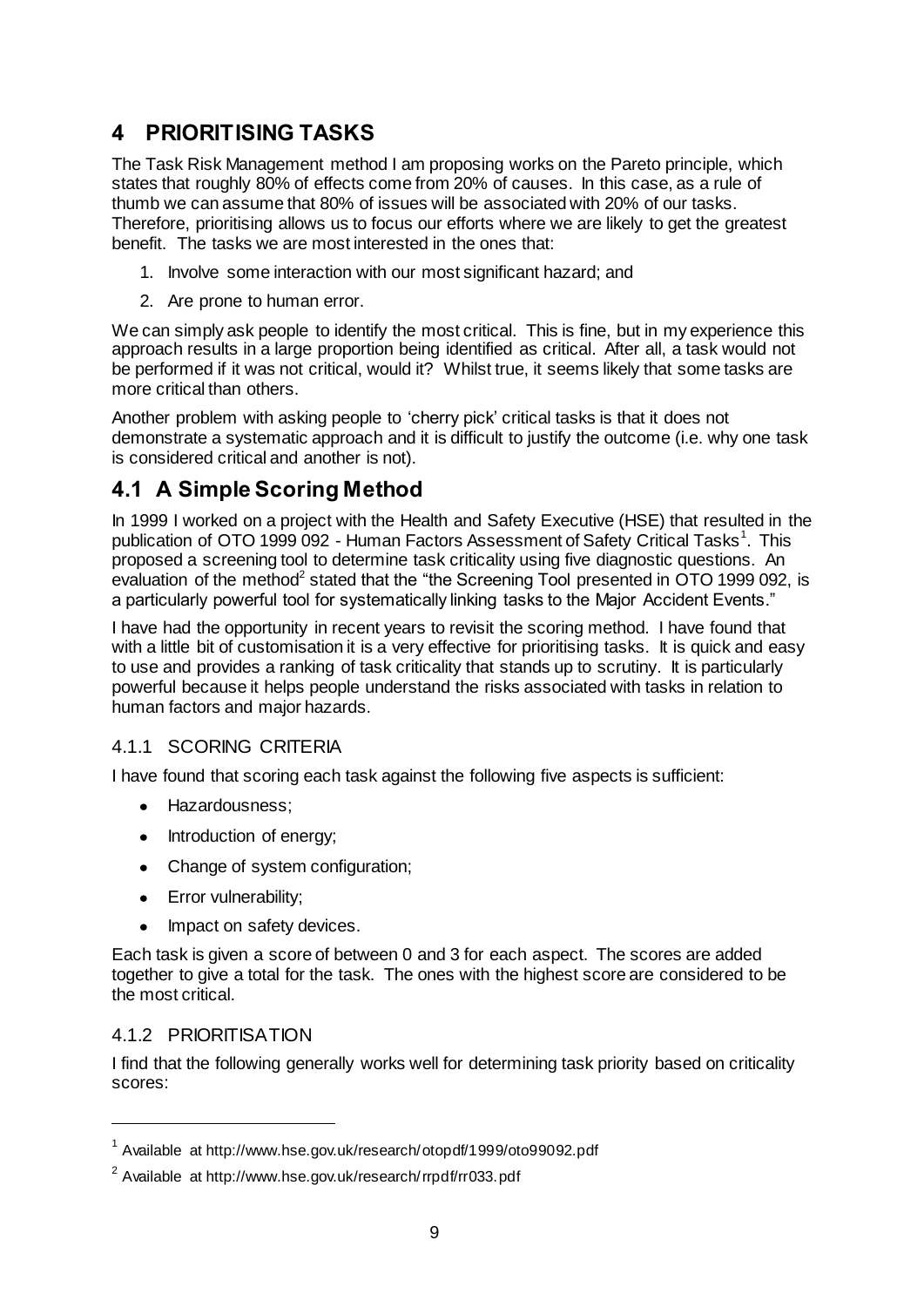| <b>Total Score</b> | <b>Criticality/priority</b> |
|--------------------|-----------------------------|
| $9 - 15$           | High                        |
| $5 - 8$            | Medium                      |
| $-4$               | Low                         |

These are fairly arbitrary and the most important thing is that some differentiation is achieved to allow sensible prioritisation. Given that most sites/facilities will have a mixture of hazardous and non-hazardous systems, the proportion of task criticalities should be in the region of:

- $\bullet$  10 30% high;
- $\bullet$  20 40% medium;
- $\bullet$  50 70% low.

If you find that your task criticality is significantly different, you may want to review the guidelines you have used to assign scores. It is important to remember that the main aim is to prioritise where specific analysis is going to be carried out. If a lot more than 30% of your tasks are high criticality it will make it difficult to prioritise effectively.

#### 4.1.3 SCORING GUIDELINES

I have found that tailored guidelines assist with the scoring tasks. The latest version is shown in Table 2 in Annex A. Initially I had two tables, one for operations and the other for maintenance tasks, but I found there was often some overlap and so I developed a single table. For each aspect the guidelines above the dashed lines are notionally more related to operations, and those below with maintenance, but either can be used when assigning the score as deemed appropriate.

The following table gives an expanded example for operations tasks where the question for the hazardousness aspect is "how hazardous is the system that the task interacts with?"

| <b>Score</b> | Guide (operations -<br>hazardousness)                        | <b>Example</b>                                                                                                                                                                                  |
|--------------|--------------------------------------------------------------|-------------------------------------------------------------------------------------------------------------------------------------------------------------------------------------------------|
| 0            | Non-hazardous                                                | Low pressure/temperature air or water                                                                                                                                                           |
|              | Small amount of low hazard                                   | Low pressure gas or steam, low voltage electricity, drums of<br>chemical or flammable material, high pressure air, hot water.<br>Potential for harm to people or environment in close proximity |
| 2            | Large amount of low hazard or<br>small amount of high hazard | Medium pressure gas or steam, small volume of high pressure<br>gas, high voltage electricity, small tank of chemical or flammable<br>material<br>Potential for harm over larger area            |
| 3            | Large amount of high hazard                                  | High pressure gas or steam, large storage tanks of chemical or<br>flammable material, quantities of very toxic or explosive material<br>Potential for widespread impacts                        |

#### 4.1.4 ASSIGNING SCORES

Scoring the tasks should be carried out as a group exercise involving people who know how the tasks are performed. The aim is for a 'rough and ready' assessment rather than a detailed analysis. Whilst there is often some debate around the scores for the first couple of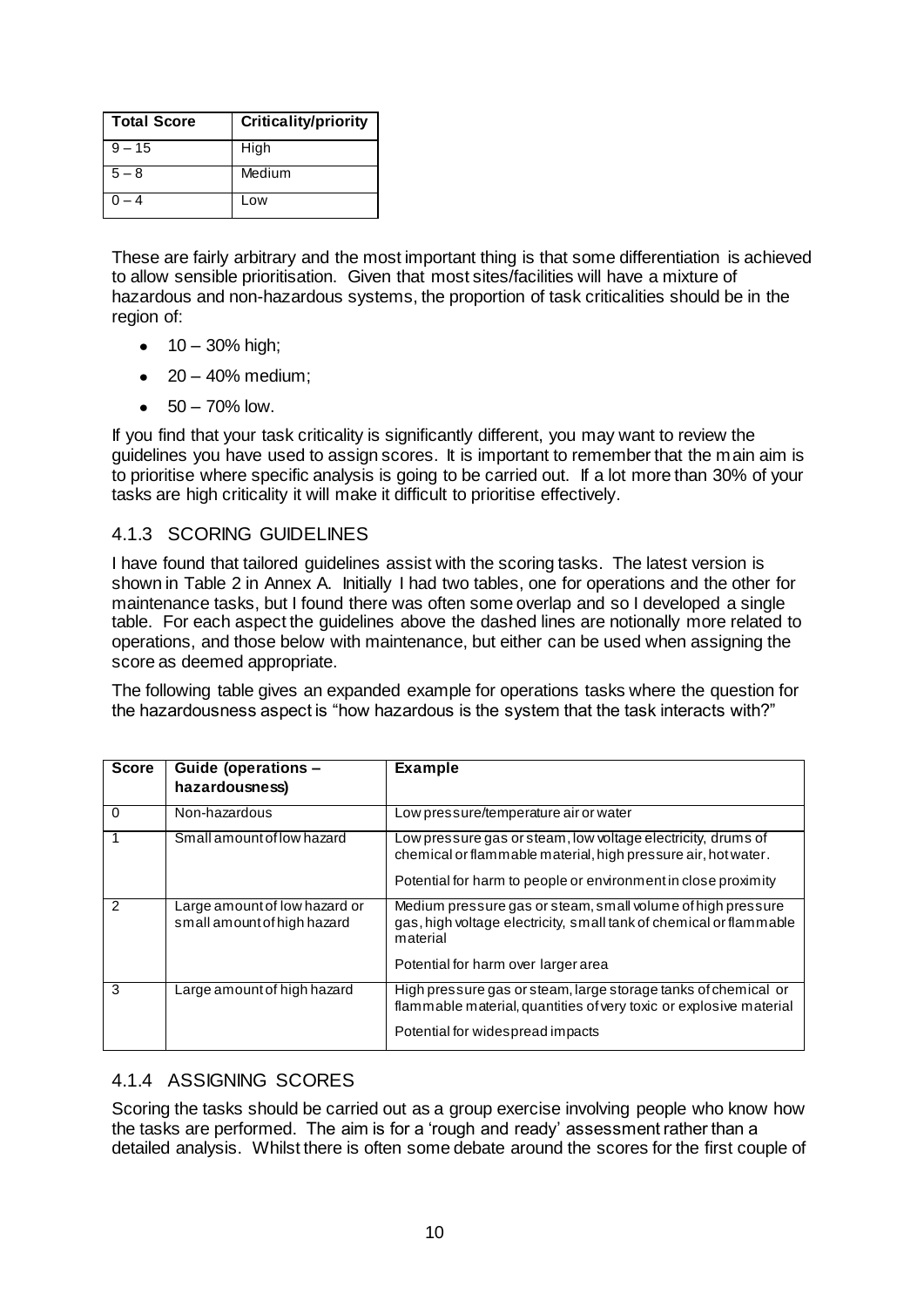tasks, the remainder can usually be completed fairly quickly. In my experience it is possible to identify and score over a 100 tasks in a day.

## **4.2 Hypothetical System**

The full scores for the tasks associated with our hypothetical system are shown in Annex A – Table 1. The following illustrates the process of assigning scores.

#### 4.2.1 OPERATIONS TASKS

We are assuming that the material stored and pumped in our hypothetical system is moderately hazardous. It could be something like diesel, which can burn and is harmful to the environment, but is not highly flammable or particularly toxic.

For the hazardousness aspect, the nature of the material and the large quantity would mean any tasks involving an interaction with the storage tank would score 2. Other tasks interacting with parts of the system where there is a lower quantity of material (e.g. filters and pumps) would score 1.

It is important to consider each aspect individually. For example, people are sometimes surprised that a very simple task can score high on hazardousness. What they need to understand is that the complexity is covered by the other aspects. A simple task will have a relatively low overall score, even if it scores high on hazardousness.

The table below show the rationale for scoring the delivery from tank task for our hypothetical system.

| Task - Receive delivery from road tanker |               |                                                                                                                                                                                             |  |  |
|------------------------------------------|---------------|---------------------------------------------------------------------------------------------------------------------------------------------------------------------------------------------|--|--|
| Aspect                                   | <b>Score</b>  | <b>Rationale</b>                                                                                                                                                                            |  |  |
| Hazardousness                            | 2             | Moderately hazardous material. Tanker and storage tank<br>considered to be a large quantity.                                                                                                |  |  |
| Introduction of energy                   | 2             | Vehicle engine is a potential source of ignition. Guidelines say<br>internal combustion engines score a minimum of 2 by default.                                                            |  |  |
| Change of system configuration           | $\mathcal{P}$ | As well as some valve movements, the task involves the use of a<br>hose. Guidelines say temporary connections score a minimum of 2<br>by default.                                           |  |  |
| Error vulnerability                      | 3             | The default score is 1, with 0 only applied to tasks that are fully<br>automated (e.g. operator only has to press a button to start the<br>task).                                           |  |  |
|                                          |               | In this case, the lack of high level protection (i.e. trip) that would<br>stop the flow from the tanker means the operator has to remain<br>vigilant to avoid overfilling the storage tank. |  |  |
| Impact on safety devices                 | 0             | The task will not interfere with any of the safety devices.                                                                                                                                 |  |  |
| Total                                    | 9             | High criticality task (score greater than 8)                                                                                                                                                |  |  |

To some people, a high score for receiving a tanker delivery is a surprise. This may be because it is something they do fairly frequently. But the reality is that the quantities of material involved are relatively large, which means the consequences of a problem can be significant. Also, receiving a tanker delivery is one of the very few situations where you allow a third party to enter your site and connect to your plant introducing both a potential ignition source and temporary connection.

Equally, it can be noted that reducing the score by one would have taken this task into medium criticality. If there had been a reliable form of overfill protection the error vulnerability score could have been reduced. This is a good example of where scoring tasks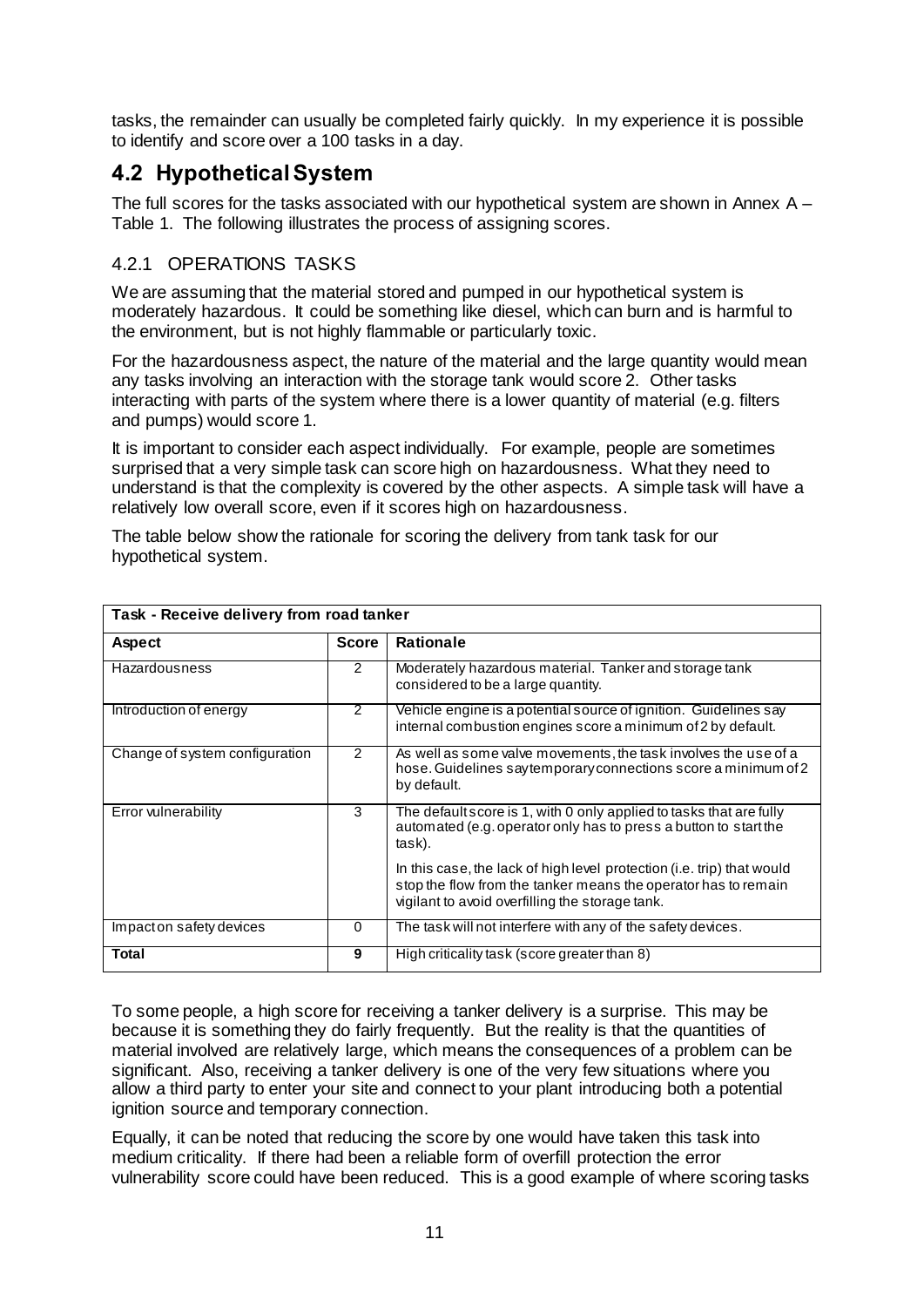in this way can prompt you to ask why a task is so critical and what can be done to reduce risk.

| Task - Changeover duty/standby pump |              |                                                                                                                      |  |  |  |
|-------------------------------------|--------------|----------------------------------------------------------------------------------------------------------------------|--|--|--|
| <b>Aspect</b>                       | <b>Score</b> | <b>Rationale</b>                                                                                                     |  |  |  |
| Hazardousness                       |              | Moderately hazardous material, but relatively small quantity.                                                        |  |  |  |
| Introduction of energy              |              | A pump will be started. This will involve electrical switching and<br>energy in the form of flow through the pump.   |  |  |  |
| Change of system configuration      |              | Small number of valves changed                                                                                       |  |  |  |
| Error vulnerability                 |              | Manual task, not fully automated, with no specific concerns<br>regarding error. Default score of 1 as per guidelines |  |  |  |
| Impact on safety devices            | 0            | None                                                                                                                 |  |  |  |
| Total                               | 4            | Low criticality task (score less than 5)                                                                             |  |  |  |

The table below shows the rational for scoring the filter changeover task.

It is unlikely that anyone would expect a pump changeover to be high criticality, but some may be surprised that it comes out so low. The key message here is that the whole idea of scoring the tasks is to create differentiation. The fact this only scores 4 does not mean there is no risk, it just highlights that when it comes carrying out task analysis, this is likely to be at bottom of our priorities. In practical terms, starting and stopping pumps is very much part of basic operation and so carrying out a task analysis is unlikely to tell use much we don't already know.

#### 4.2.2 START-UP AND SHUTDOWN TASKS

Start-up and shutdown tasks can usually be scored in exactly the same way as the routine operational tasks. The table below shows the rational for scoring one of the shutdown tasks identified for our hypothetical system

| Task – Shutdown system and prepare for maintenance |              |                                                                                                                                                             |  |  |
|----------------------------------------------------|--------------|-------------------------------------------------------------------------------------------------------------------------------------------------------------|--|--|
| <b>Aspect</b>                                      | <b>Score</b> | <b>Rationale</b>                                                                                                                                            |  |  |
| Hazardousness                                      | 2            | Will involve interaction with tank                                                                                                                          |  |  |
| Introduction of energy                             |              | Although stopping pump will remove energy, the system will<br>require flushing and purging, which will introduce energy to<br>different parts of the system |  |  |
| Change of system configuration                     | 3            | A number of valves will be changed and temporary connections<br>used for flushing and purging                                                               |  |  |
| Error vulnerability                                | 3            | Errors made in the preparation may lead to hazards being released<br>during maintenance (e.g. when equipment is opened up)                                  |  |  |
| Impact on safety devices                           | 3            | To pump out the contents of the tank, the low level trip will be<br>overridden                                                                              |  |  |
| Total                                              | 12           | High criticality task (score more than 8)                                                                                                                   |  |  |

An important factor for this task is that the most significant consequences of error are likely to occur after the task is complete, when the maintenance is being carried out. A key message here is that many maintenance tasks will have relatively low criticality if the plant and equipment are prepared properly so that hazards are removed effectively.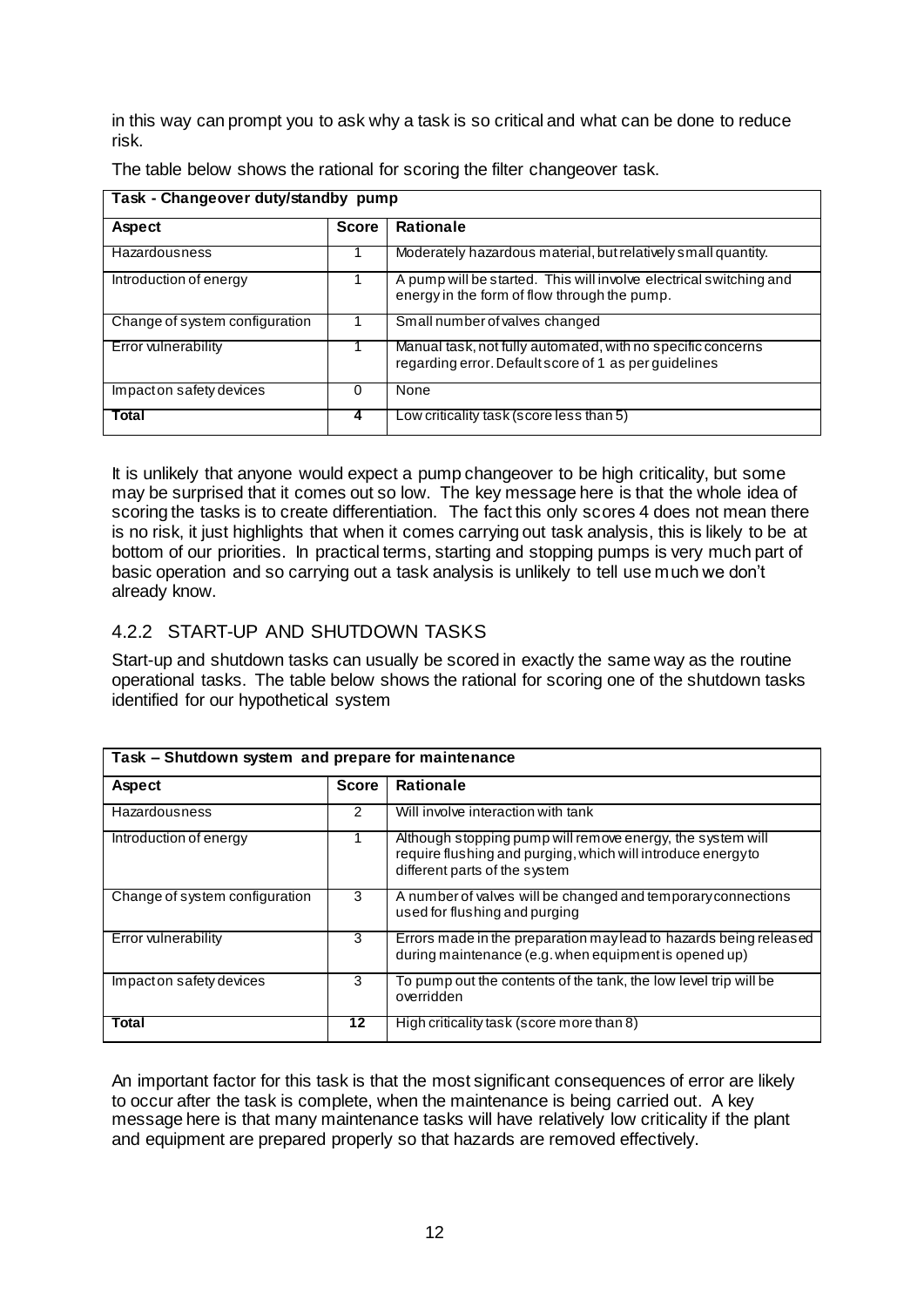One of the areas this task scores highly is impact on safety devices. In this case the issue is that an override on the low level trip allows the contents of the tank to be reduced to a minimum. Some may argue that the tank level should only be reduced by pumping to the trip level, with the remaining liquid being removed in some other way. This would reduce the shutdown task score, but also introduce an additional task that would have risks. This is another example of the types of debates that can be prompted by scoring tasks in this way. There is no intention of stopping high criticality tasks from being performed, but just pointing out that they need to be well understood so that the risks can be managed.

#### 4.2.3 ROUTINE MONITORING AND CONTROL

Monitoring and controlling all hazardous systems will be critical. Therefore, identifying and scoring individual tasks of this type is rarely required. Also, it is usually the case that these types of tasks cover a number of systems, and so it does not make sense to identify routine monitoring and control tasks on the lists for each system.

#### 4.2.4 RESPONSE TO EVENTS

Whilst a number of possible events have been identified, the actual responses are likely to be covered by the routine operations, start-up and shutdown tasks. For example, if a high differential pressure is experienced across the filters, the response will be to changeover duty standby filters, which has already been considered above. Where this is the case it is appropriate to keep the response tasks on the list because it can be useful when considering the need for procedures, training and competence. But rather than scoring them it is usually sufficient to simply reference the relevant routine operation, start-up or shutdown task.

Emergency response tasks will typically be critical by default. Again, applying a score to each is not usually required but they should be included in the task lists.

#### 4.2.5 MAINTENANCE TASKS

Maintenance tasks are scored the same way as operations tasks. However, maintenance tasks have a number of features that mean they need to be viewed a bit different.

A key point to note is that many of the maintenance tasks performed on our hypothetical system will be quite generic. For example, the pump maintenance task is likely to take place in a very similar fashion on other systems. The scoring can be used to compare the criticality of the task when carried out on different systems. The one with the highest score will be our priority for detailed analysis.

Another point to note is that the total score for our hypothetical system is influenced by the hazardousness because it is assumed that several of the tasks will be performed whilst the system is live. Therefore, an effective way of reducing criticality will be to perform the tasks when the system is shutdown. There can then be a trade-off between maintenance task criticality and impact on production.

#### 4.2.6 OVERVIEW OF TASK SCORES

For our hypothetical system five tasks are ranked high criticality, five medium and six low. For a system handling moderately hazardous material this is a fairly representative split. If the material was more hazardous we would expect a greater proportion of high criticality tasks and for it is was less hazardous we would expect a greater proportion of low criticality tasks.

## **4.3 Other Methods of Identifying Critical Tasks**

The simple scoring system proposed above is only 'rough and ready' but I find it works well in practice. I know there are other methods being used that appear to be more sophisticated, but they also take longer to apply and I find it hard to believe there is much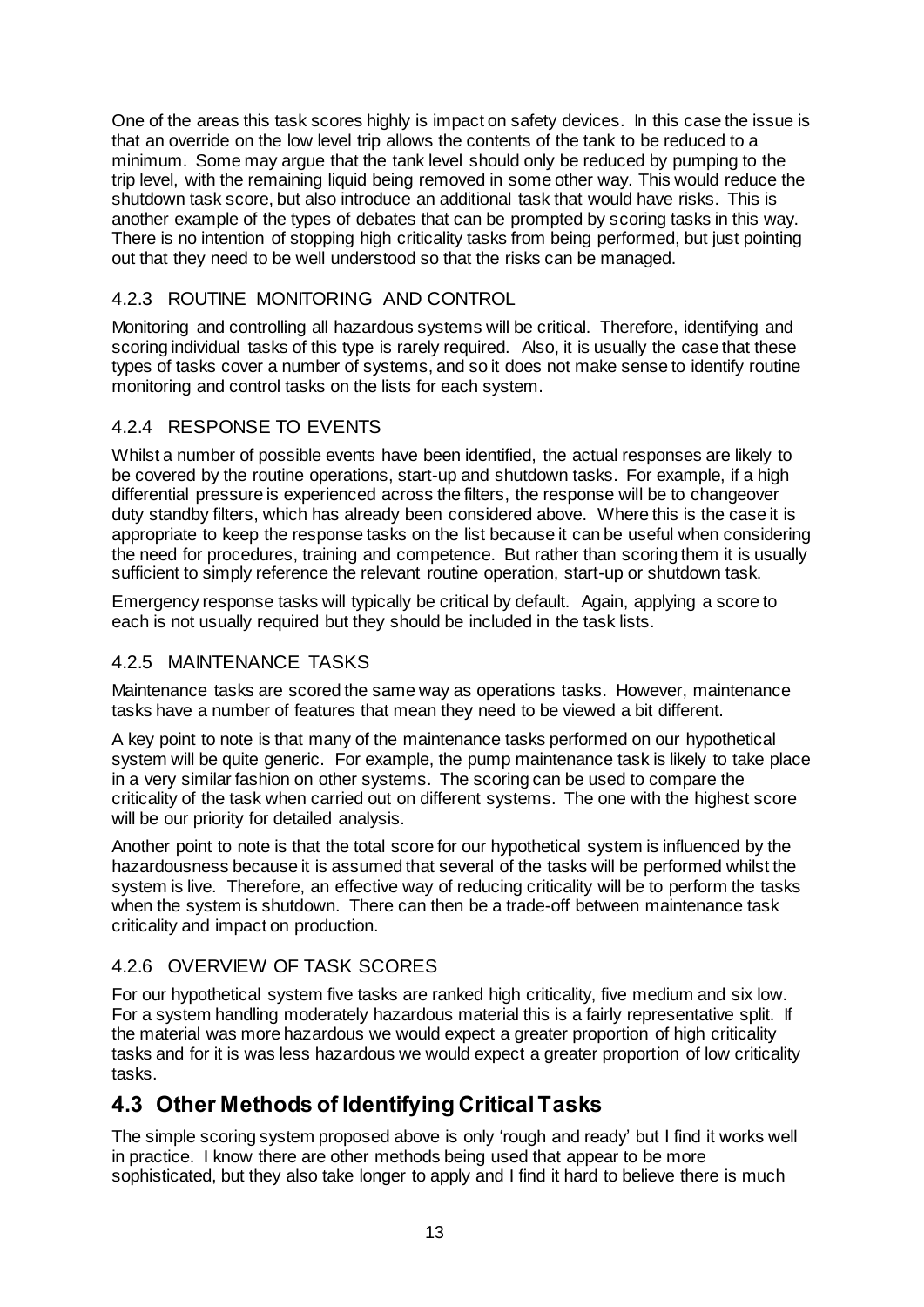benefit in having a more accurate score when it is only being used for prioritisation. Another approach is to start with the major accidents that could potentially occur at a site/facility and to consider which tasks could contribute to these. These include tasks that can initiate the event, are designed to prevent the scenario or maintain a related control measure. This may be seen as a more efficient approach because less time is spent on identifying and scoring tasks that turn out to have low criticality. However, there are concerns that tasks may be overlooked, and it is not so easy to show why one task was considered a higher priority than another.

It has been proposed that 'normal' process safety methods can be used to identify critical tasks, including:

- Hazard Identification (HAZID);
- Hazard and Operability (HAZOP);
- $\bullet$ Process Hazard Review (PHR);
- $\bullet$ Bow Tie analysis;
- Safety Integrity Level (SIL) assessments:  $\bullet$
- $\bullet$ Fault and event trees.

My view is that these methods rarely provide enough insight into tasks to allow the prioritisation we need. This is because they do not result in a comprehensive list of tasks, and so are often little better than simple 'cherry picking.' Also, they are focussed on hazard and consequence, and make little account for the human factors that indicate the vulnerability to human error.

I am not saying these assessments have no value when carrying out Task Risk Management. They can provide a useful structure when listing tasks (e.g. the way the system broken down into units). It is important to make sure all relevant tasks identified in the other studies are included in our task lists. But I have never found them to be very useful for demonstrating a systematic method of identifying and prioritising tasks.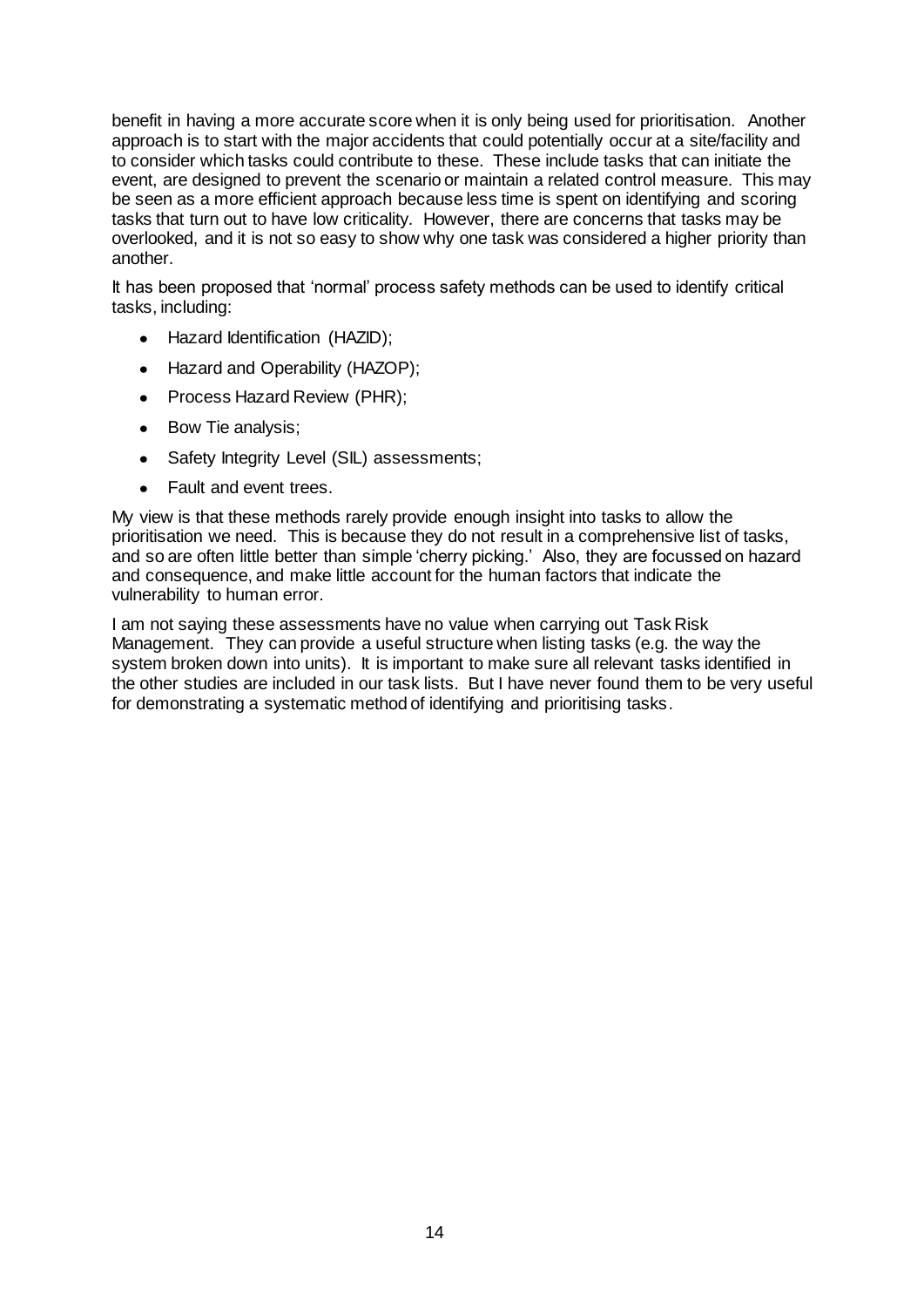## **5 TASK ANALYSIS**

The purpose of task analysis is to document the way tasks are performed and to assess the potential for error or human failure using a systematic method. We should use it for our most critical tasks to make sure we get the greatest benefit from the effort we put in.

## **5.1 Objectives**

Our aim is to understand how tasks are carried out, the human factors risks and methods of risk control. We achieve this by:

- Using a structured method of describing how a task is performed;
- Carrying out a human error analysis;
- Evaluating risk controls and identifying improvement actions;
- Evaluating Performance Influencing Factors.

Analysing a task can sometimes be like 'opening a can of worms.' Typical issues to emerge include the fact that different individuals or teams perform the same task in a different way. Also, it is often discovered that no one is following best practice, either because of equipment problems, picking up bad habits or lack of understanding of the risks. This is why Task Risk Management is far more than simple task analysis. Given that you will be analysing the highest criticality tasks, it is clear that action has to be taken to rectify problems when you find them.

## **5.2 Describing how tasks are performed**

It is easy to assume that information about how tasks are performed is readily available from procedures, but in practice this is rarely the case because many procedures are poorly written and/or do not reflect how tasks are carried out in practice.

#### 5.2.1 HIERARCHICAL TASK ANALYSIS (HTA)

Although it has its limitations, I find that HTA is effective and practical for most of the critical tasks we are interested in. It is a tried and tested technique that I have used a great deal, and I would always recommend it to anyone wishing to understand and document how a task is performed.

HTA is a method of developing a structured and systematic description of a task. Whilst the result is similar to a standard procedure, the process followed means it is a far more precise and accurate account of what the task entails. Also, the way a HTA is developed means the level of detail in different parts of the task can be tailored according to risk.

#### 5.2.2 PRACTICAL ASPECTS OF HTA

It is best to perform HTA in a workshop attended by the people who perform the task being analysed. Others such as Supervisors and people with more technical knowledge can be involved, but it is important that they do not dominate the process, as this can result in a simple review of existing procedures or technically correct but impractical methods being analysed.

A good facilitator has a key role in making sure HTA is applied correctly and that the objectives of the analysis are achieved. Their role is to gather the information needed about the task and so they should be independent and remain objective.

Post-it notes and flip charts can be used to develop and capture the task analysis as it develops. Alternatively, proprietary software is available that can be particularly useful when a data projector is used.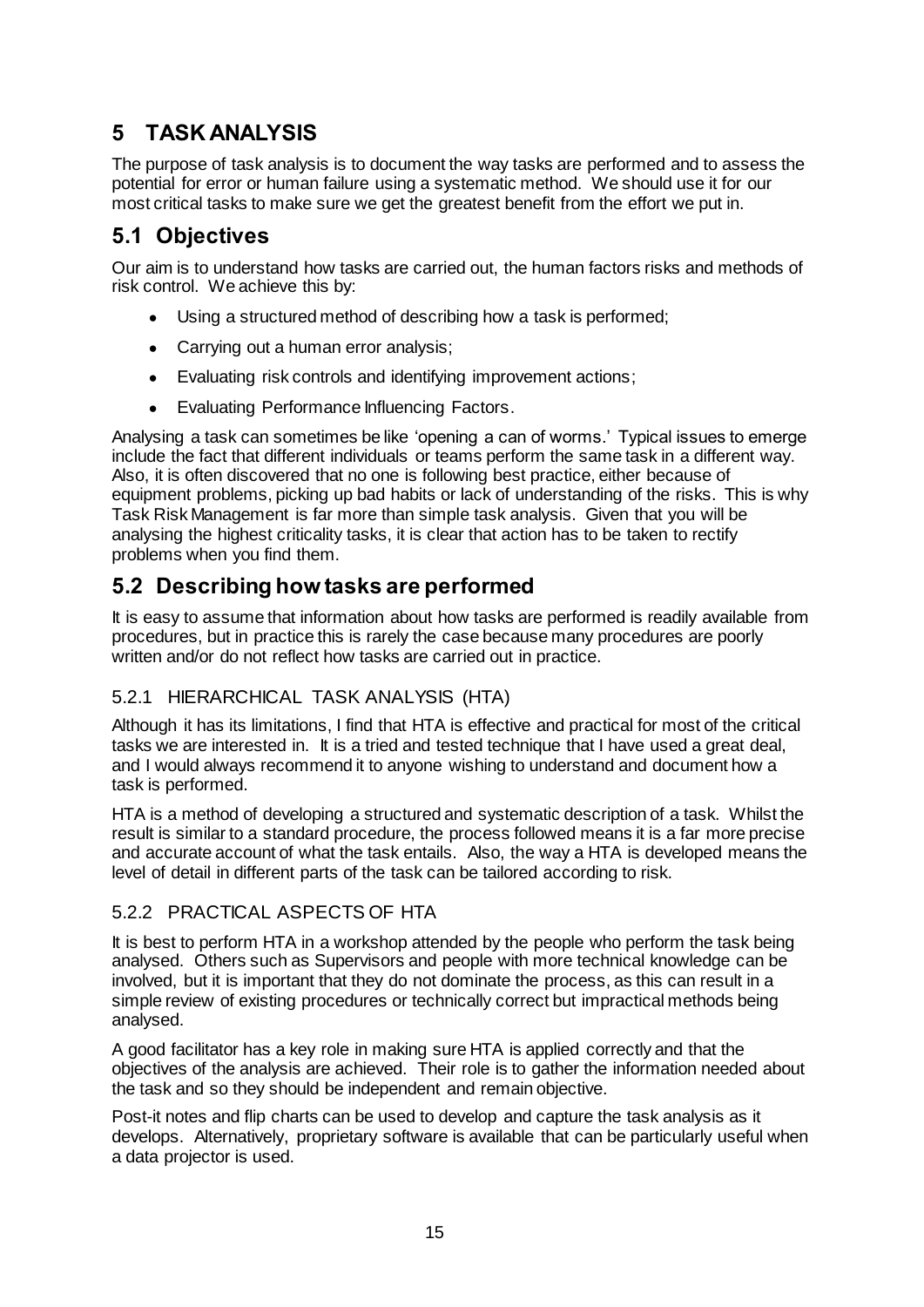Given that HTA is a well-established technique I will not describe it in too much detail. In fact it is far easier to grasp the method when doing it for real. I have put together a video animation that gives a practical demonstration. It is available at [http://www.abrisk.co.uk/key](http://www.abrisk.co.uk/key-topics/hierarchical-task-analysis)[topics/hierarchical-task-analysis](http://www.abrisk.co.uk/key-topics/hierarchical-task-analysis) (note: the video is hosted on YouTube. Some companies may block access)

The most important thing to remember is that prioritising the tasks means that you are only going to be analysing a relatively modest number. I believe it is far better to analyse a few tasks really well rather than a lot of tasks poorly. From my experience, going through the following stages for each task will help you achieve a good quality analysis:

- Agree the task title this may sound obvious but it is important to agree a clear title that is unambiguous and defines a clear goal;
- Agree a set of 'preconditions' these are the assumptions you make regarding the  $\bullet$ starting point for the task. It is important that everyone understands the scenario that is being assessed;
- Identify the main 'sub-tasks' avoid going into detail. There should normally be no  $\bullet$ more than 10 sub-tasks, although this is not always practical;
- Examine each sub-task and identify which need to be broken down into more detail.  $\bullet$ Some will not need to be broken down, either because they are self-explanatory, not critical or refer to another task that can be analysed separately;
- Examine each of the detailed steps and determine if any of them need to be broken  $\bullet$ down into further detail;
- Review the sub-tasks and detailed steps to determine whether there is anything  $\bullet$ unusual or complex about the order they are performed – this can be documented in a separate box on the analysis, which is called the plan.

The image below shows a completed example. .

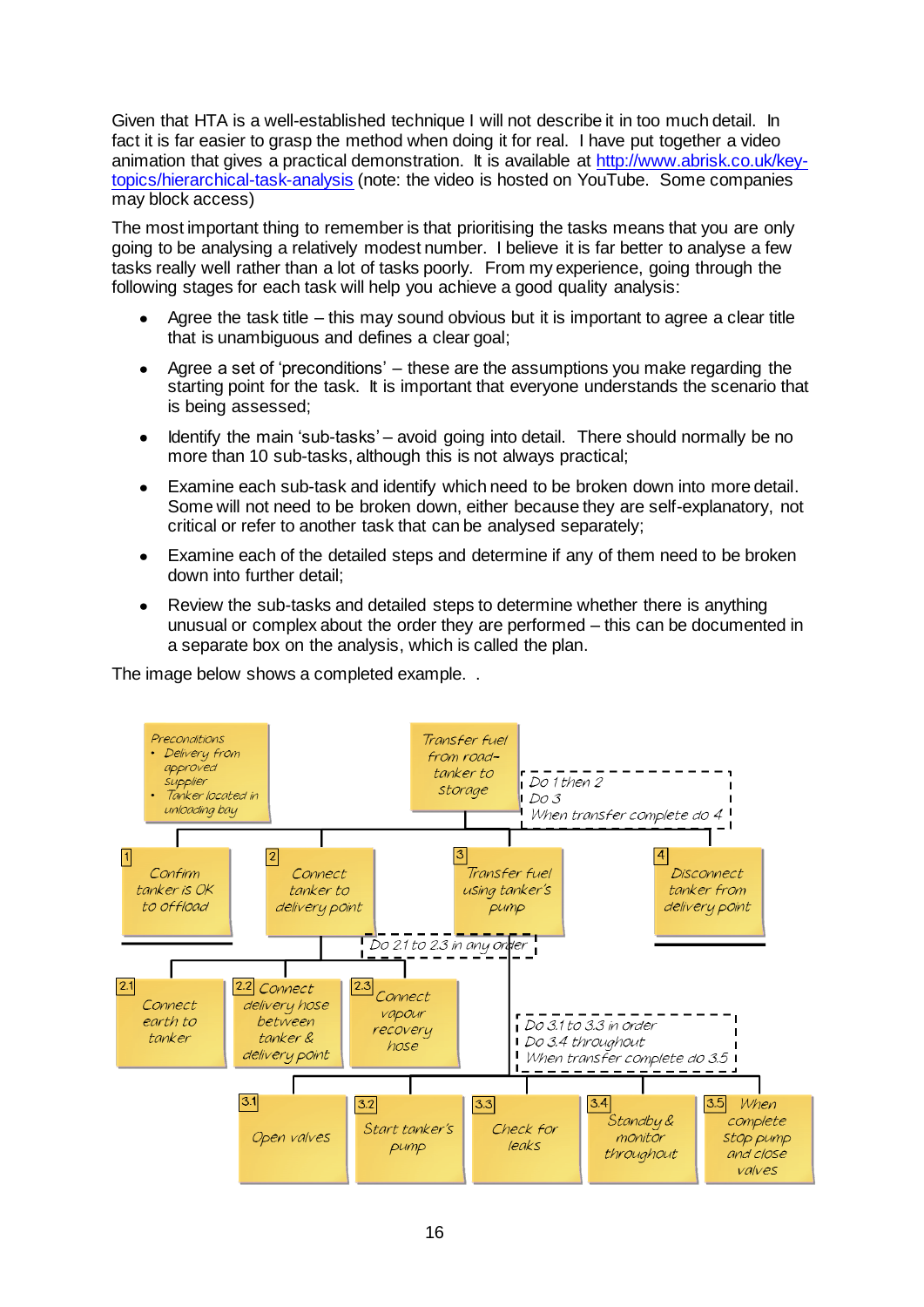#### 5.2.3 OTHER METHODS OF DESCRIBING TASKS

HTA does have some limitations for some types of task. For example, responses to events usually involve relatively little action and it is diagnosis and decision making that is of most interest. A flow chart or event tree may be more useful in identifying the most critical aspects of the task.

Continuous monitoring and control tasks do not lend themselves to pure HTA because they tend to involve a set of discrete steps rather than hierarchies of activities. For these it is often sufficient to simply list the key monitoring and control steps; although using post-it notes or HTA software in a workshop is still a good way of doing this.

## **5.3 Human Error Analysis**

Having described how a task is performed it is then possible to evaluate the potential for errors or other human failures (e.g. violations). Once again a structured approach is required

#### 5.3.1 TASK HAZOP

There may appear to be a number of different techniques available for carrying out human error analysis. They include Predictive Human Error Analysis (PHEA) and Task HAZOP. In reality they are essentially the same technique. A tried and tested method that assists with the systematic identification and assessment of human errors.

A reasonable account of the method is described in HSE guidance document 'Core topic 3: Identifying human failures<sup>'3</sup>

The method involves applying a set of prompt words to each step in the task. These cover the types of error that may occur. The people analysing the task consider all the potential errors for each step and identify those that are credible. They then record the potential consequences.

#### 5.3.2 TASK HAZOP PROMPT WORDS

The main basis for the prompt words is that a task step may be:

- Omitted (not carried out);
- $\bullet$ Incomplete;

 $\overline{a}$ 

- Performed on the wrong object;
- Mistimed (too early or late);
- $\bullet$ Carried out at the wrong speed (too fast or slow);
- Carried out for the wrong duration (too long or too short);
- Performed in the wrong direction.

Certain types of step may have their own potential errors. For example actions may be misaligned or use the wrong degree of force (too much or little). When transmitting information it may be incorrect, unclear or ambiguous. When receiving information the wrong data may be selected or it may be misinterpreted.

 $^3$  Available  $\,$  at http://www.hse.gov.uk/humanfactors/topics/core3.pdf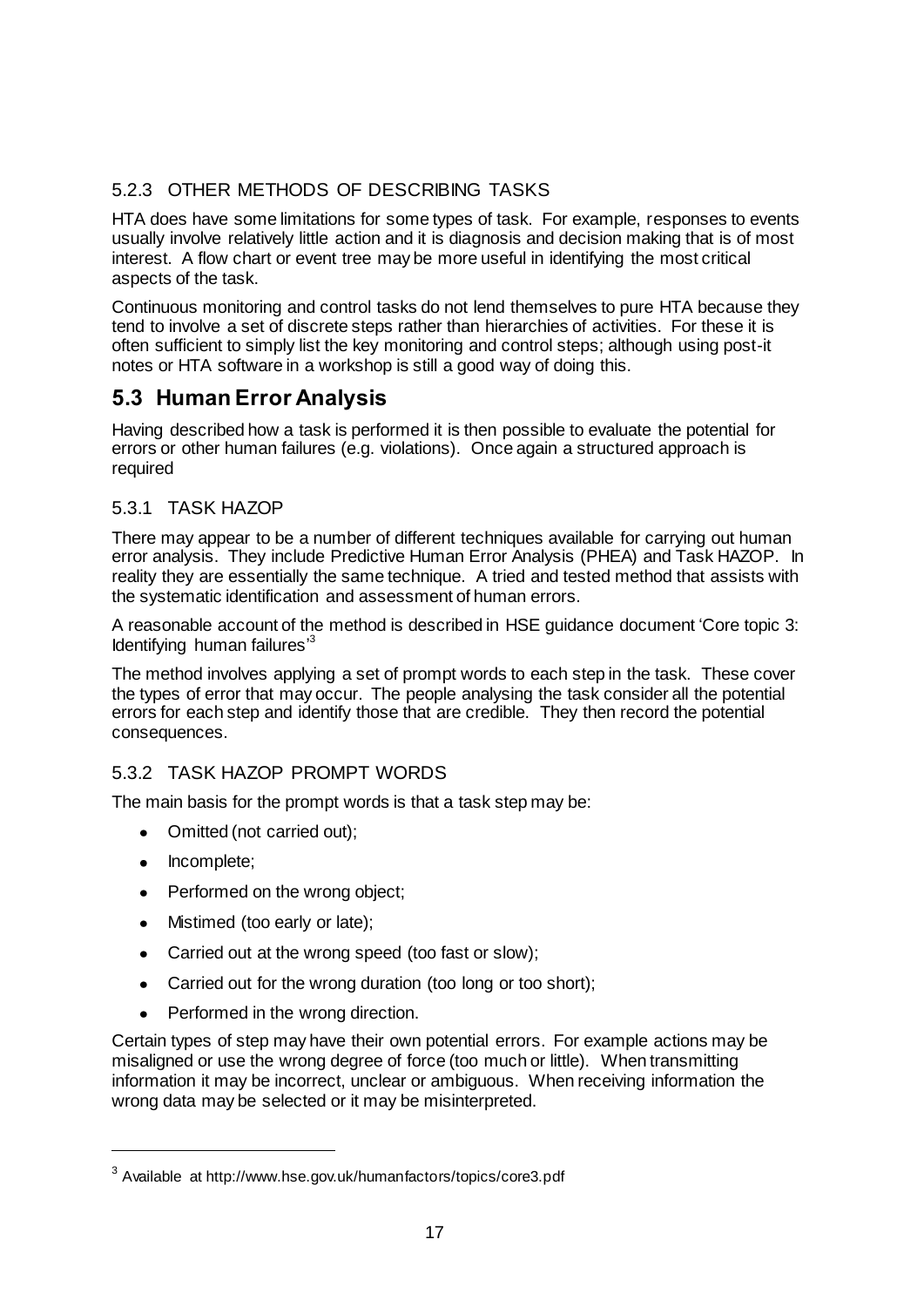A table of task HAZOP prompt words is shown in Annex A – Table 3.

This is another method that is easier to grasp when performing it in practice, than it is to understand a written description. A video animation is available at <http://www.abrisk.co.uk/key-topics/human-error-analysis> (note: the video is hosted on YouTube. Some companies may block access).

#### 5.3.3 WHAT IS A CREDIBLE ERROR?

There is a balance to be struck when carrying out human error analysis. Going through every potential error for every step may ensure all possibilities are considered, but is laborious and time consuming. It is a case of diminishing returns on the effort put in and people quickly start to lose interest.

On the other hand, people can be a bit too quick to dismiss some potential errors as not being credible. A good example is a system protected by interlocks or trips. They are inclined to say the error cannot happen because of the protection in the system. If it can be proven that the protection is totally reliable and cannot be overridden or bypassed in any way, that may be acceptable. This is rarely the case. The best way of handling this is to record the potential error and then to make reference to the protection (interlock or trip) when considering risk control measures (see below).

#### 5.3.4 IDENTIFYING POTENTIAL CONSEQUENCES

I feel it is beneficial to record all types of potential consequence when carrying out the task HAZOP, even if the worst possible case is of relatively little concern. This is because it demonstrates that the whole task has been reviewed and every possible error considered. However, the focus should be on major accident hazards, and it is important to crossreference with the major accident scenarios identified during the initial prioritisation of systems to evaluate. A simple way of making sure these stand-out from the assessment is to include some form of code and different font. I tend to use the letters 'MAH' in bold.

#### 5.3.5 TASK HAZOP EXAMPLE

Using the tanker delivery task from the HTA example above. Step 2.1 is "Connect earth to tanker." The first thing we do is consider what type of step it is. In this case it is an action.

We then review the possible errors and identify the most credible. They are 'omitted', 'incomplete', 'performed on the wrong object', 'carried out too late' and 'misaligned'.

As well as recording the error types, I find it useful to describe the error in words. In this case, we find that actually that the different error types all result in the same failure, which is 'failure to achieve an earth before starting the transfer.'

We then consider the consequence of those errors. In this case it is 'potential for static discharge to act as a source of ignition'. We record the Task HAZOP findings in a table, as shown below. The MAH code and bold font is used to make errors with potential to cause a major accident stand-out.

| Task/Step                      | Error type and description                                                         | <b>Potential consequence</b>                                     |
|--------------------------------|------------------------------------------------------------------------------------|------------------------------------------------------------------|
| 2.1 Connect<br>earth to tanker | Action omitted, incomplete, performed on wrong<br>object, too late or misaligned - | Potential for static discharge to act<br>as a source of ignition |
|                                | Failure to achieve earth before starting the transfer                              | MAH – May result in pool fire<br>(Scenario X in Safety Report)   |

HSE suggest including another column, which is headed "potential to recover." I have always struggled to find a real benefit in this addition, and so rarely use it. If there are good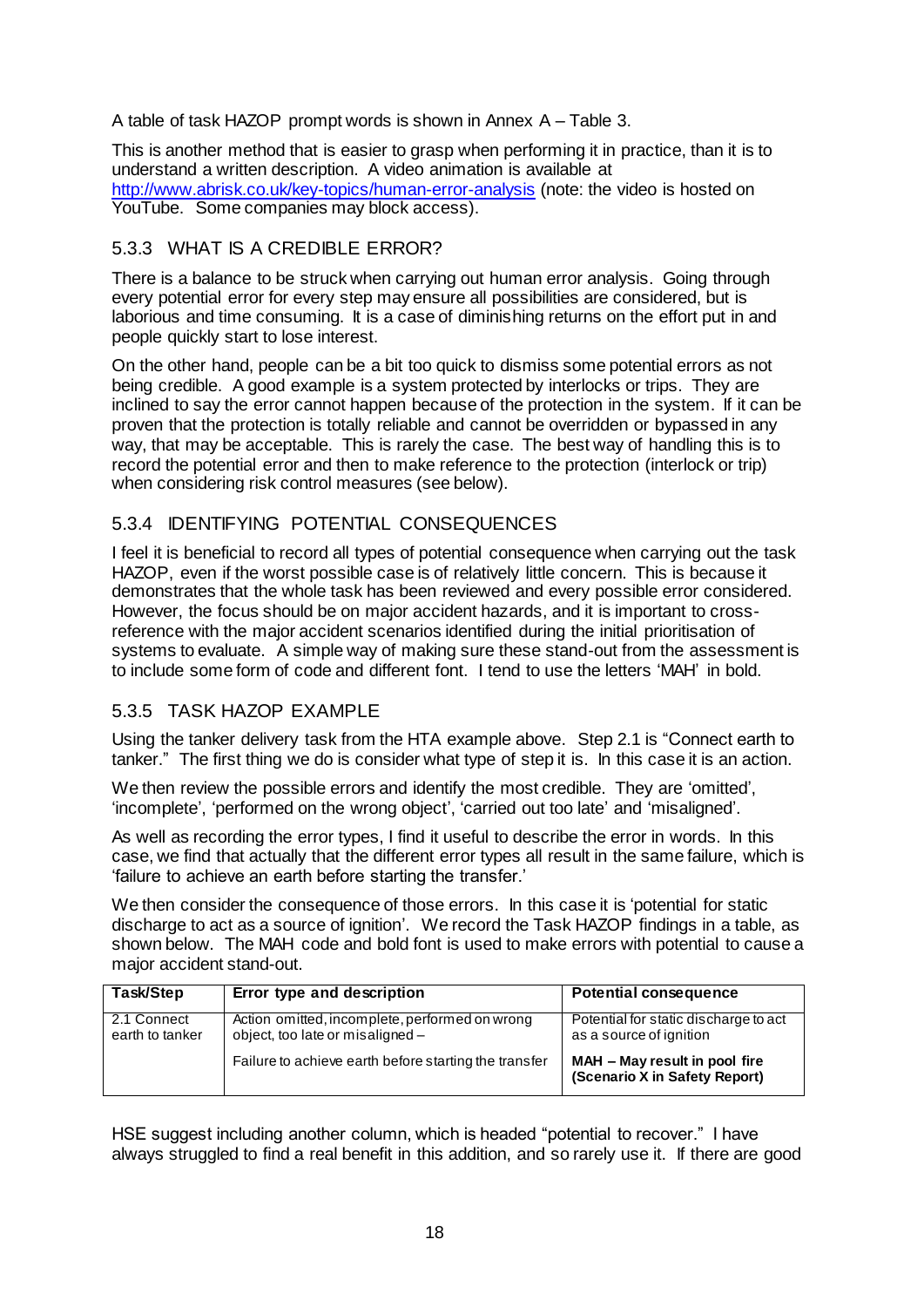methods of recovery, I find that they can be recorded easily when reviewing the task risks (see below).

Annex A – Table 4 shows a more complete Task HAZOP.

#### 5.3.6 CARRYING OUT A TASK HAZOP

Task HAZOP is another method that is best carried out by a group and it requires the same skill set as carrying out an HTA. In particular people with knowledge of the task and a facilitator familiar with the method.

It is possible to complete the Task HAZOP for each step as it is added to the HTA. However, I find it best to complete the HTA first. You can then carry out the Task HAZOP immediately or return to it at some later date. Both options have their advantages. Doing it immediately means that the task is fresh in the minds of the people performing the analysis. However, carrying it out some time later means that the Task HAZOP acts as an objective review of the HTA. From a practicality point of view it is probably best to complete it immediately as there is less chance of it being forgotten about.

## **5.4 Performance Influencing Factors (PIF)**

PIFs are characteristics of the job, individual and the organisation that affect the way peple perform. The quality of those characteristics will affect the likelihood that a task will be performed correctly or incorrectly. It is important to consider them when analysing tasks as they can provide some of the best opportunities to reduce risks. I have found it is best to do this in two parts; first identifying which PIFs are relevant to a task, and then evaluating the quality of the PIFs when observing or walking through the task.

#### 5.4.1 IDENTIFYING RELEVANT PIFS

Checklists are a useful prompt when identifying PIFs that are likely to be relevant to the task being analysed. An example checklist from HSE is shown in Annexe A - Table 5.

It is tedious and of little value to go through every PIF for every task step. A hierarchical approach can be used very effectively starting by identifying the PIFs that apply to the whole task and then to the main sub-tasks. A quick run through of the detailed steps can follow to consider whether any relevant PIFs have been overlooked during the high level review.

This step of identifying relevant PIFs can be carried out during or immediately after the human error analysis (task HAZOP). At this stage the main requirement is to record which PIFs need to be evaluated and to make any relevant notes of specific issues to follow-up.

#### 5.4.2 PIF EVALUATION

The next stage is to evaluate the quality of the PIFs that have been identified as relevant. This is done when observing or walking-through the task. The main objective is to identify any characteristics related to the job, individual or organisation that are having a negative impact on human performance and any opportunities to improve performance by improving the quality of the PIFs.

The PIF evaluation is an excellent opportunity to review the whole task analysis, ensuring all details have been recorded correctly and hence the risks have been understood properly. An example of a completed PIF evaluation is shown in Annexe A – Table 6.

## **5.5 Reviewing Task Risks**

Having identified potential errors and their consequences, the final part of the analysis is a consideration of how well the risks are managed and whether more should be done. A lot of this will be completed during the Task HAZOP and PIF evaluation.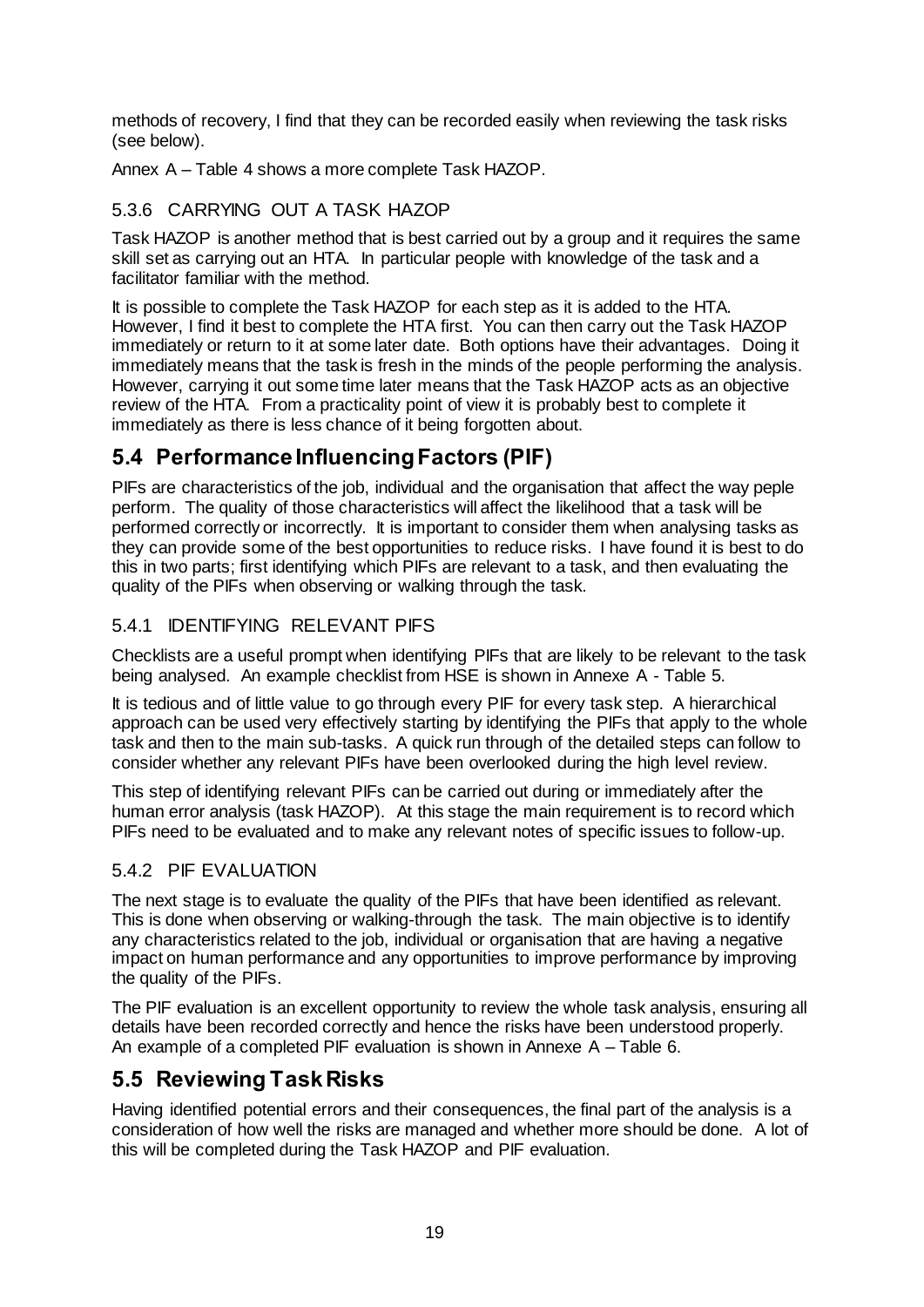#### 5.5.1 ASSESSING EXISTING RISK CONTROLS

It is tempting when recording information about existing risk controls to include statements like "procedure available" and "task performed by competent people." Whilst it may be true that these factors are part of the way the task risks are managed, I would say they are a given and hence there is no value in recording this, after all I can't imagine it ever being accepted to not have some form of procedure for a critical task (remembering we only analyse the most critical) or for it to be performed by incompetent people. Equally, if there is a piece of documentation (e.g. permit, checklist) or specific competency that helps with a key part of the task, that can be recorded.

The main points we are looking for in completing this part of the analysis are the features of the system that reduce the vulnerability to the potential errors. These include:

- Alarms and trips that warn or protect against deviations caused by errors;
- $\bullet$ Locks and interlocks that prevent the wrong valve or control being used in error;
- Design features that reduce potential consequences of an error (e.g. flow rate limited  $\bullet$ by small diameter pipework);
- Safety valves that will prevent a high pressure leading to a catastrophic failure;  $\bullet$
- Bunds and other catchments that prevent spilt material spreading;  $\bullet$
- $\bullet$ The fact that errors may be immediately apparent and can be rectified before a serious consequence occurs;
- The likelihood that someone else will check or notice an error has occurred.

HSE in their guidance suggest dividing information about existing risk controls into 'measures to prevent the failure from occurring' and 'measures to reduce the consequences or improve recovery potential.' I find this division an unnecessary complication and stick to one column headed 'existing risk control measures.'

#### 5.5.2 IMPROVING CONTROL OF RISK

I have called this process Task Risk Management because I believe it is far more than simply analysing tasks. The most value gained will be from identifying improvements, particularly in the way risks are managed. The level of scrutiny and the fact that we concentrate on the most critical tasks means that it is inevitable that improvements are likely to be found; and this is backed up by experience of using the process.

I find it best to document potential improvements whilst reviewing the existing risk control measures. I do this by adding a column headed 'potential improvements.' Examples of what may be recorded include

- $\bullet$ Modifications to plant;
- Changing alarm and trip points;  $\bullet$
- Improved signs and labels;  $\bullet$
- Improved lighting;  $\bullet$
- Use different Personal Protective Equipment (PPE);  $\bullet$
- Provide training;  $\bullet$
- Maintain items that are not working as they should. $\bullet$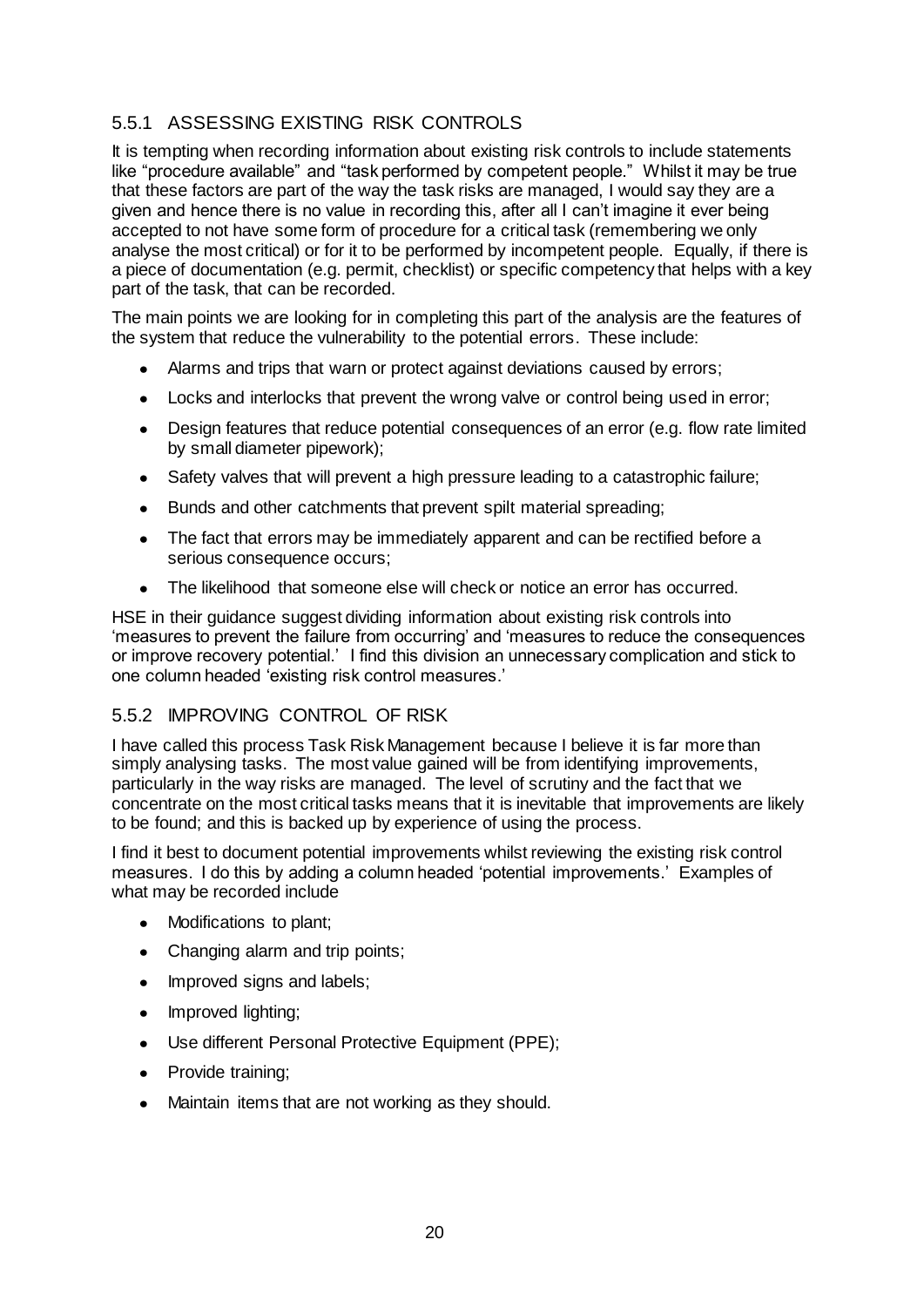## **6 USING THE OUTPUT**

I believe each of the stages of Task Risk Management described above are beneficial in their own right. For example:

- Developing a list of tasks is simple, but is very useful for reviewing procedures, training and competence, and as a baseline for managing change;
- Prioritising tasks using the scoring system can change perceptions of criticality. Also,  $\bullet$ going through the scores can lead you to challenge certain arrangements, particularly if is identifies that a task requires constant vigilance or involves defeating safety systems;
- Assessing a task using HTA can highlight discrepancies between written procedures  $\bullet$ and actual practice; different practices between individuals and teams; and conflicts between technical good practice and reality;
- Task HAZOP can open your eyes to the potential for things to go wrong and the PIF  $\bullet$ evaluation gives you an indication of likelihood;
- Reviewing current risk controls will invariably result in suggestions for improvement.  $\bullet$

However, I believe there is a final stage of analysis that can lead to more fundamental and long term improvements for managing risks. If you are writing some form of report to document your Task Risk Management exercise for a system, this is probably where you will complete this. If you are not writing a report it will have to be a thought process you go through when implementing the findings from the exercise.

## **6.1 Implementing Long Term Risk Management**

When going through the detailed analysis of each task you will have considered risk control measures and opportunities for improvement. Having completed the analysis for a number of tasks you can then consider the bigger picture. The aim is to ensure you have arrangements in place to manage task risks effectively. To achieve this you need to:

- 1. Eliminate the opportunity for error where possible;
- 2. Reduce the possible consequence of error;
- 3. Reduce the likelihood of error;
- 4. Improve the mitigation after an error has occurred.

Ultimately you need to be able to demonstrate that the risks are As Low As Reasonably Practicable (ALARP). This involves identifying ways that risks can be reduced. It is then necessary to determine whether those options are going to be implemented or explaining why they will not be implemented.

Rather than reviewing every individual task, it makes more sense at this stages to think of them as a whole. That way the ALARP assessment and subsequent recommendations can apply to all tasks, not those that have been identified as being high criticality.

#### 6.1.1 ACTIONS TO ELIMINATE THE OPPORTUNITY FOR ERROR

Eliminating the opportunity for error will always be the most effective control, provided the action taken to eliminate an error does not create a greater risk elsewhere. The options to consider include whether the task or certain error prone steps actually need to be performed. Automating tasks can eliminate some potential errors, although it can lead to other, unforeseen vulnerability.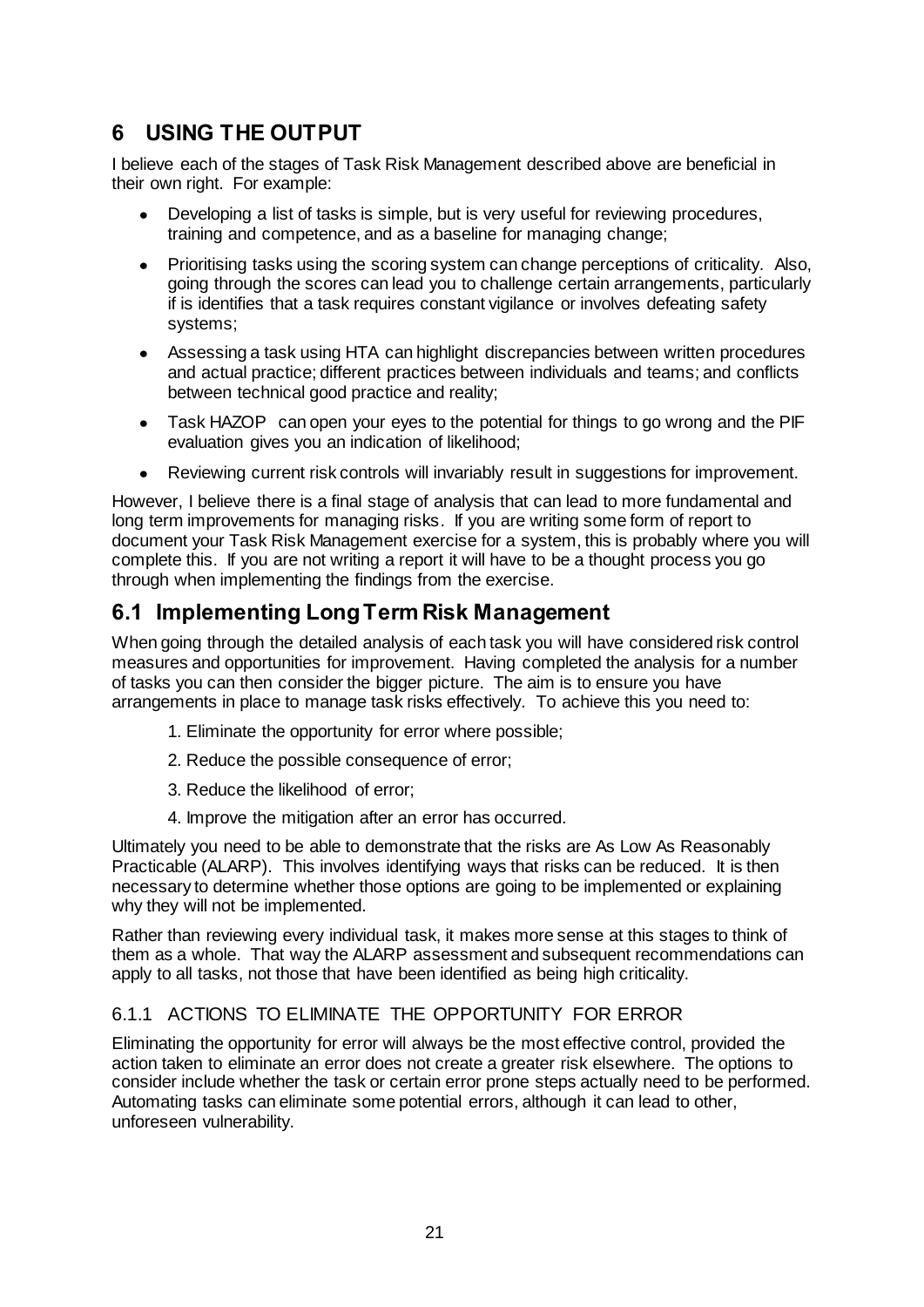#### 6.1.2 ACTIONS TO REDUCE THE CONSEQUENCES OF AN ERROR OR FAILURE

Where an error cannot be eliminated the next consideration is how the consequences of error can be reduced. Hazard reduction or substitution would be the most effective. Use of alarms and trips can assist, although only if implemented through a well designed and maintained system.

#### 6.1.3 ACTION TO REDUCE THE LIKELIHOOD OF AN ERROR OR FAILURE

Having determined that an error may occur, but with tolerable consequences the next consideration is how the likelihood can be reduced. This is generally achieved by implementing engineering and soft controls.

#### 6.1.4 ACTIONS TO IMPROVE MITIGATION

The final consideration is how errors can be mitigated. This generally includes systems that activate following a loss of containment including catchments (e.g. bunds, closed drains), detection (e.g. fire and gas detection), emergency procedures and arrangements; and Personal Protective Equipment (PPE).

#### **6.2 Reducing risks through good engineering**

We should always be looking for engineered solutions because, unlike softer controls, they are always present and predictable. The design stages of a project are the best time to implement engineering solutions. Once a system has been built it is far more difficult to make changes and they may result in higher and possibly unexpected risk.

The objective reducing risk through good engineering is to design systems that are easy to use without error. This has to include all modes of operation (e.g. normal operations, startup/shutdown, and emergency) and maintenance. At the most basic level this is concerned with making sure people can access valves, gauges, instruments, sample points etc; taking into consideration what they need to do with these items, including use of tools and equipment.

I believe the principles of Task Risk Management allow us to go beyond the basic engineering considerations. It is difficult to provide generic examples of what to look out for but the following examples from projects I have been involved in may give you some ideas:

- Two identical compressors arranged as a mirror image increases the likelihood of action or check on wrong object errors;
- Four compressors arranged in line, associated coolers arranged in pairs, one in front  $\bullet$ of the other – another example of increased likelihood wrong object error;
- $\bullet$ Instrument air compressors located far from control room – response to trip task requires quick access to attempt restart, and so they should be nearer the control room;
- Drains vessel sized to take contents of system some tasks may require system to  $\bullet$ be drained two or more times in quick succession, so vessel needs to be larger;
- 'Batch pigging' involving two spheres being launched in quick succession, with  $\bullet$ chemical slug in between - project had specified manual pig launching, requiring draining, venting and purging each time. Operator may be inclined to omit or shorten the duration of key steps. Automated pig launching would be much better;
- Chemical delivery facilities designed to accept different chemicals, some of which  $\bullet$ would be incompatible – unique connections specified to eliminate error potential. Reality is that tankers often arrive with adaptors, so the benefit of unique connections is greatly reduced.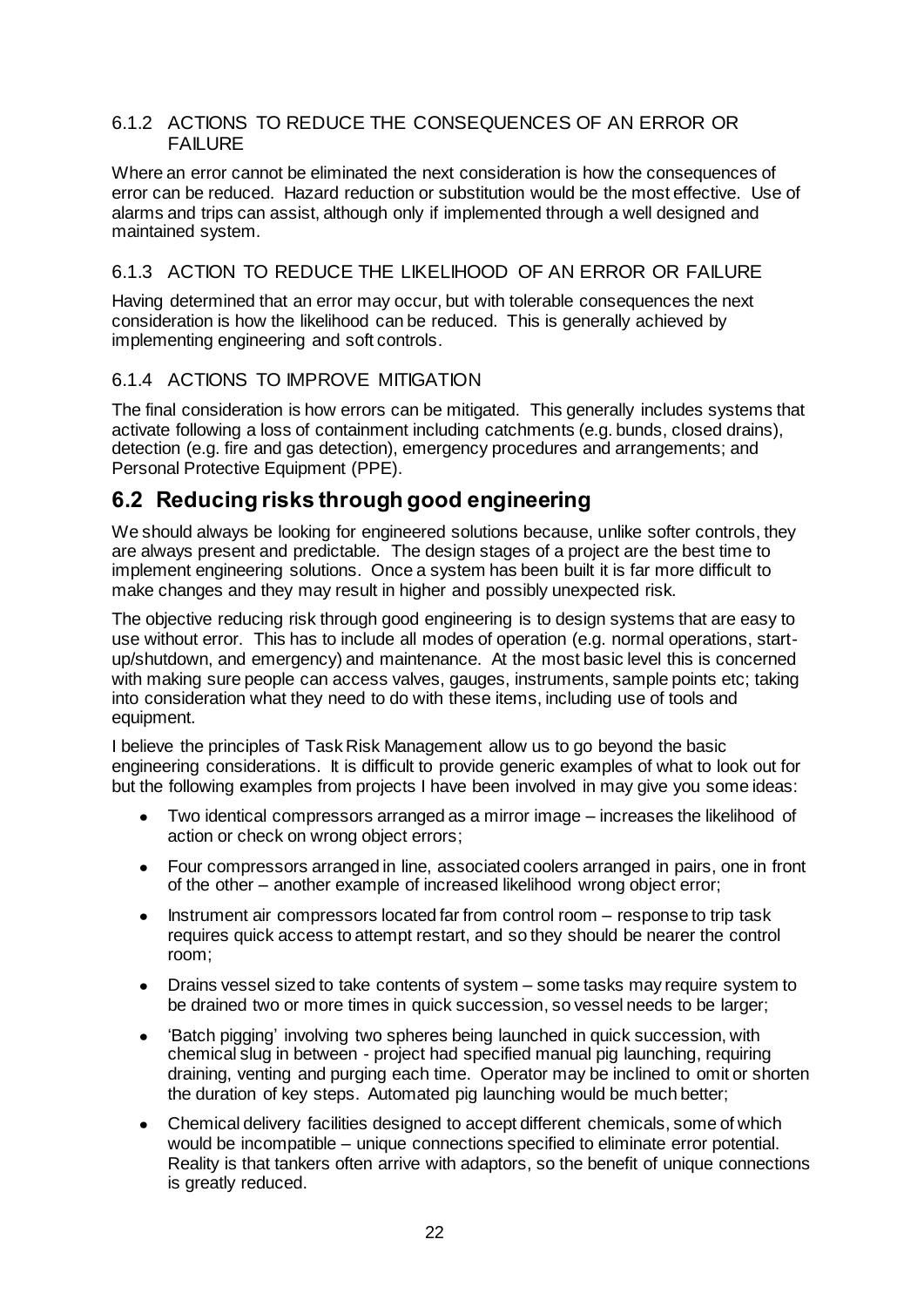I find that most design reviews tend to focus on physical arrangements of plant and equipment. Taking a task view leads you to asking different questions and challenging whether the design will allow people to do the tasks they need to in a safe and efficient manner.

## **6.3 Administrative controls**

Whilst every effort should be made to engineer out risks, some will inevitably remain. Also, with an existing system, engineering solutions are not always practical. There will always be a place for soft controls including procedures, training and competence systems.

#### 6.3.1 PROCEDURES

Companies have used procedures for many years, with part of their role being to manage risks. Unfortunately it is fair to say that most companies have problems with their procedures, particularly regarding use and compliance. I believe the root of these problems is failing to identify where procedures are really needed and what they need to contain. This results in too many procedures, with too much text that do not provide the users with what they need.

A lot has been written about how to write procedures, which I will not get into here. But what they usually fail to cover is what tasks require procedures. I find that the Task Risk Management process I have described here can help greatly. For example:

- The task lists make it easy to conduct a procedure 'gap analysis';
- The prioritisation identifies the most critical tasks, which are the ones that really need procedures;
- HTA is an excellent way of developing the content for a procedure;
- Task HAZOP identifies the parts of a task that are most vulnerable to error, allowing warnings and cautions to be included in the procedure.

As a general rule, I would propose the following approach to determining procedure needs based on task criticality:

- $\bullet$  High criticality full, step by step procedure required with tick boxes against every step; and sign-off at key stages in the task including completion;
- Medium criticality detailed procedures provided for reference, but not necessarily  $\bullet$ used every time the task is performed by an experienced person (although they should perform the task the same way as written in the procedure);
- Low criticality tasks do not require specific procedures. May be covered by generic  $\bullet$ instructions or guidelines where deemed necessary.

I find it useful to include a summary key information from the prioritisation scores and Task HAZOP on the front page of the procedure, as this explains how the task criticality has been determined and hence why the procedure has been written.

One thing to be wary of is the idea that all procedure should look the same. This seems to be something that came about when quality standards were introduced. The problem is that different tasks lend themselves to different forms of procedure, and tasks that are relatively simple and/or performed frequently may only require a simplified job aid. The actual format should be chosen according to the nature of the task and the needs of the user. In reality, a handful of different styles is usually enough to cover all types of task.

#### 6.3.2 TRAINING AND COMPETENCE

As with procedures, I find the Task Risk Management process can help with improving training and competence. For example: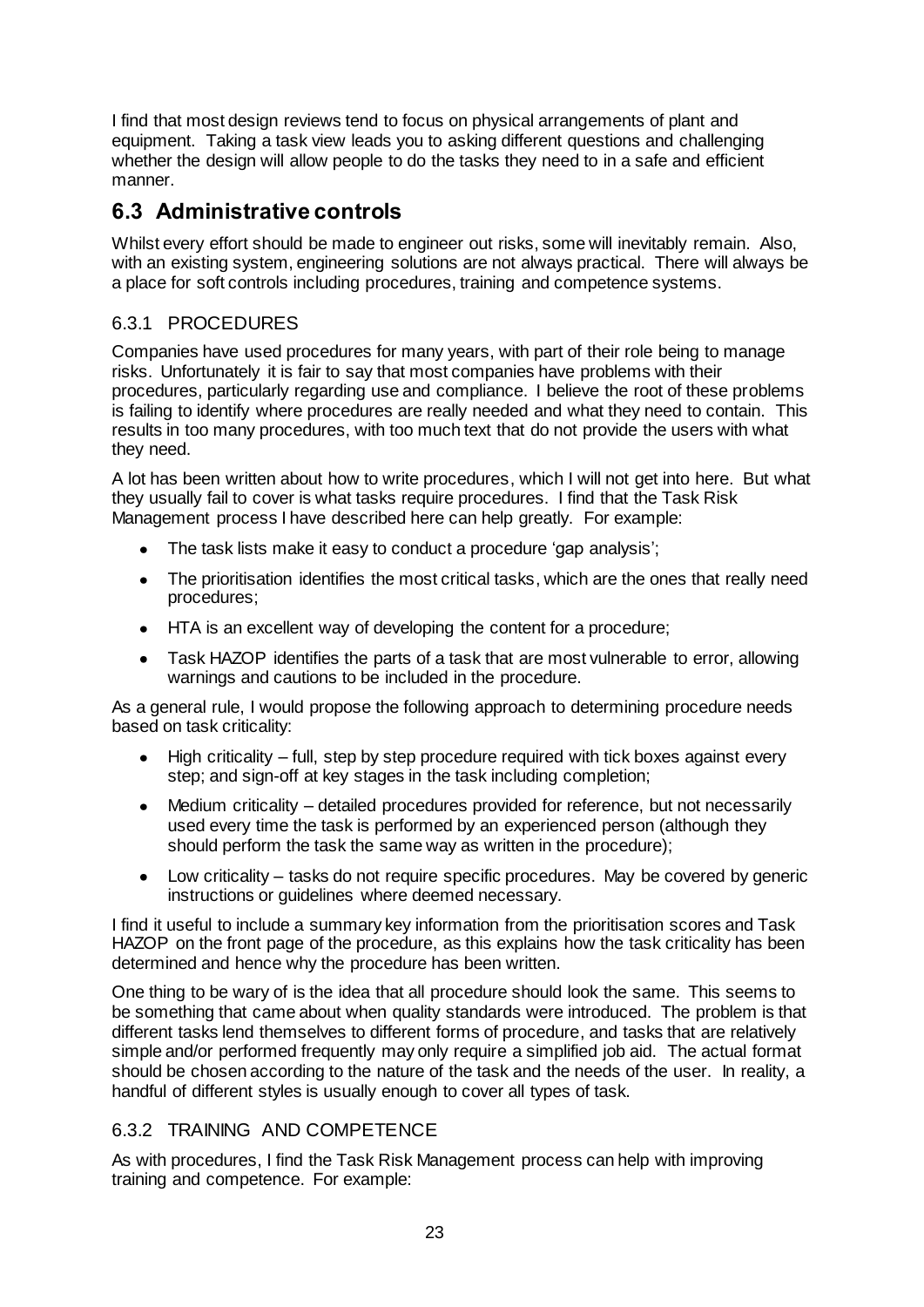- $\bullet$ The task lists make it easy to conduct a training and competence systems 'gap analysis';
- The task lists can be used to structure training and competence systems, especially  $\bullet$ for the lower criticality tasks where specific procedures may not be provided;
- The prioritisation of tasks can be used to determine the degree of rigour required for  $\bullet$ training and competence assessment;
- The review of risk control measures can identify specific competencies required to  $\bullet$ carry out the task.

For the higher criticality tasks the HTA, Task HAZOP and procedures form an excellent basis for training and assessment. My recommendation is that copies of these procedures are signed and retained as a record of the training and assessment carried out.

For the lower criticality tasks the task lists can be particularly useful. This is because these tasks are often learnt 'on the job' and most companies do not have very good systems in place to manage this. By rearranging the task lists to reflect the order that tasks are learnt in practice, it is easy to develop a very useful training and assessment plan.

#### 6.3.3 FREQUENTLY PERFORM HIGH CRITICALITY TASKS

One issue that has emerged, especially for older sites, is where tasks ranked as high criticality by the scoring system are performed frequently. The guideline above says that the people performing the task should follow a full procedure every time. But I agree when clients say this is unrealistic for tasks that are performed very frequently, and can actually introduce risks if people blindly follow a procedure without thinking about what they are doing.

Ideally high criticality tasks should not be performed very frequently because the risks should have been controlled through good engineering, automation etc. But this is difficult to implement once a system has been built. In these cases I think the only solution is to ensure there are very robust competence management systems in place that can confirm and demonstrate that good practices are followed every time the task is carried out.

#### **6.4 Review**

The final stage of any management system is continuous review. This should include proactive and reactive interventions. In this case the aim is to keep the output from the process up to date, and look for opportunities to improve the overall systems.

One thing I would emphasise is that the result of review is invariably to identify apparent gaps that need to be filled with more task analyses, procedures etc. This is one of the reasons why companies have such problems with their systems continually growing. Sticking with the principles of Task Risk Management can help avoid these 'knee jerk reactions.'

#### 6.4.1 TASK FEEDBACK

The best way of making sure any system is working as intended is to use it. If you have implemented Task Risk Management as described above you will have generated procedures, training and competence systems. If these are used as intended, information will be continuously available about how well these systems are working.

#### 6.4.2 SCHEDULED REVIEW AND AUDIT

As with all systems, it cannot be assumed that the output from Task Risk Management will be correct forever. Therefore, review and audit is important; and should look at the whole system (i.e. task lists, prioritisation, task analysis) as well as the individual tasks.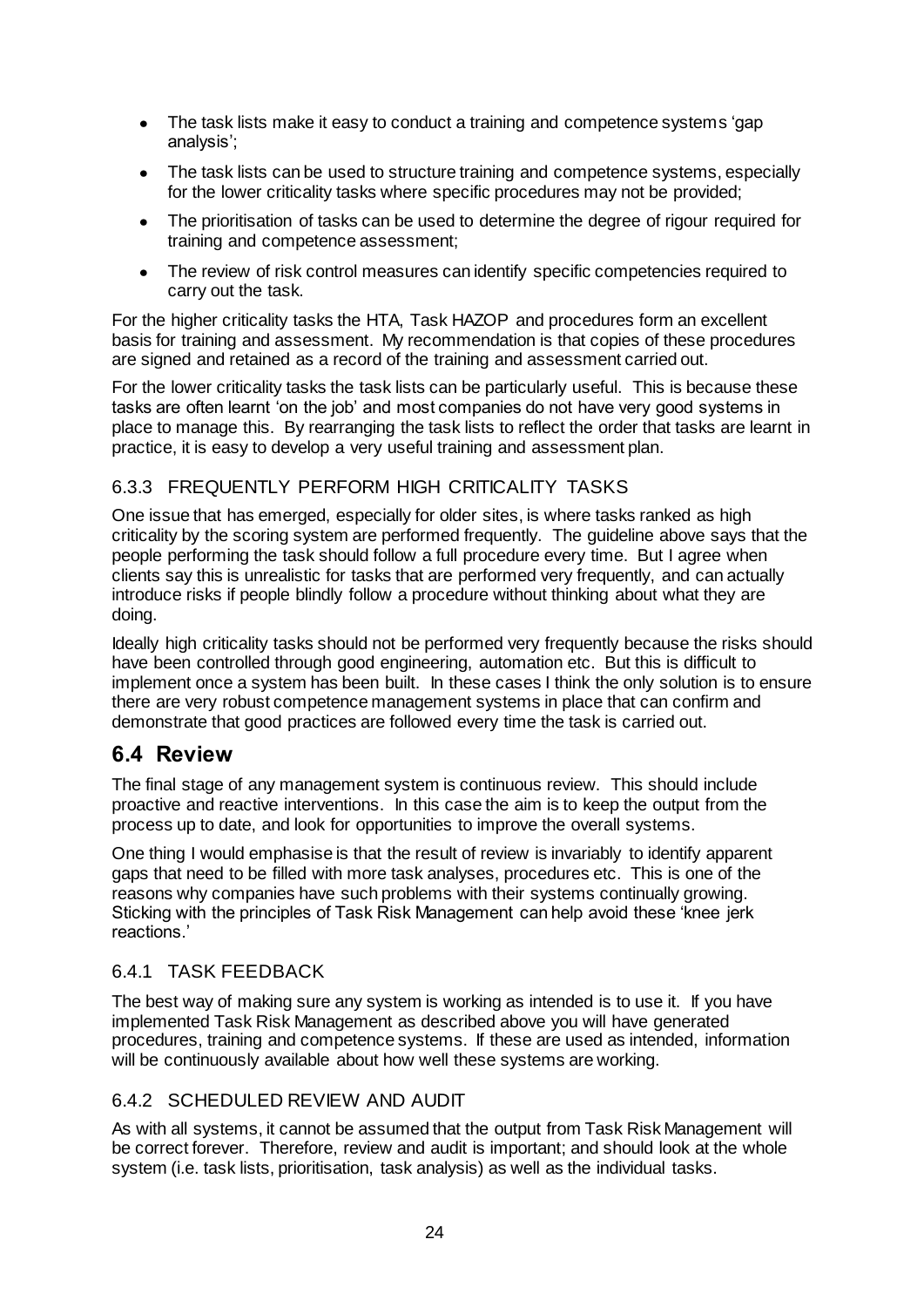Deciding what degree of review and audit can help you decide how many tasks you analyse in the first place. At some point you will find that the effort put into analysing lower criticality tasks would be more beneficial if it was directed to reviewing the higher criticality tasks that have already been analysed.

#### 6.4.3 LEARNING FROM INCIDENTS

It is fairly obvious that any incidents or accidents that occur should result in a review of relevant procedures, training and competence systems. However, I believe that having implemented Task Risk Management will allow you to investigate the cause of events more effectively when they happen in the future. For example, answering the following questions will help you identify systemic and root causes:

- Was a task being carried out that was not on the task list for the system?
- Had the task scored low in prioritisation, yet been involved in a significant incident?  $\bullet$
- Was the task being performed in the same was as described in its HTA?  $\bullet$
- Had the errors that occurred in the incident been identified in the Task HAZOP?  $\bullet$
- Were the existing risk control measures identified in the assessment correct and  $\bullet$ effective?
- Had recommendations for improved risk control measured been implemented?  $\bullet$

I believe this reactive element shows why Task Risk Management is far more than simple task analysis.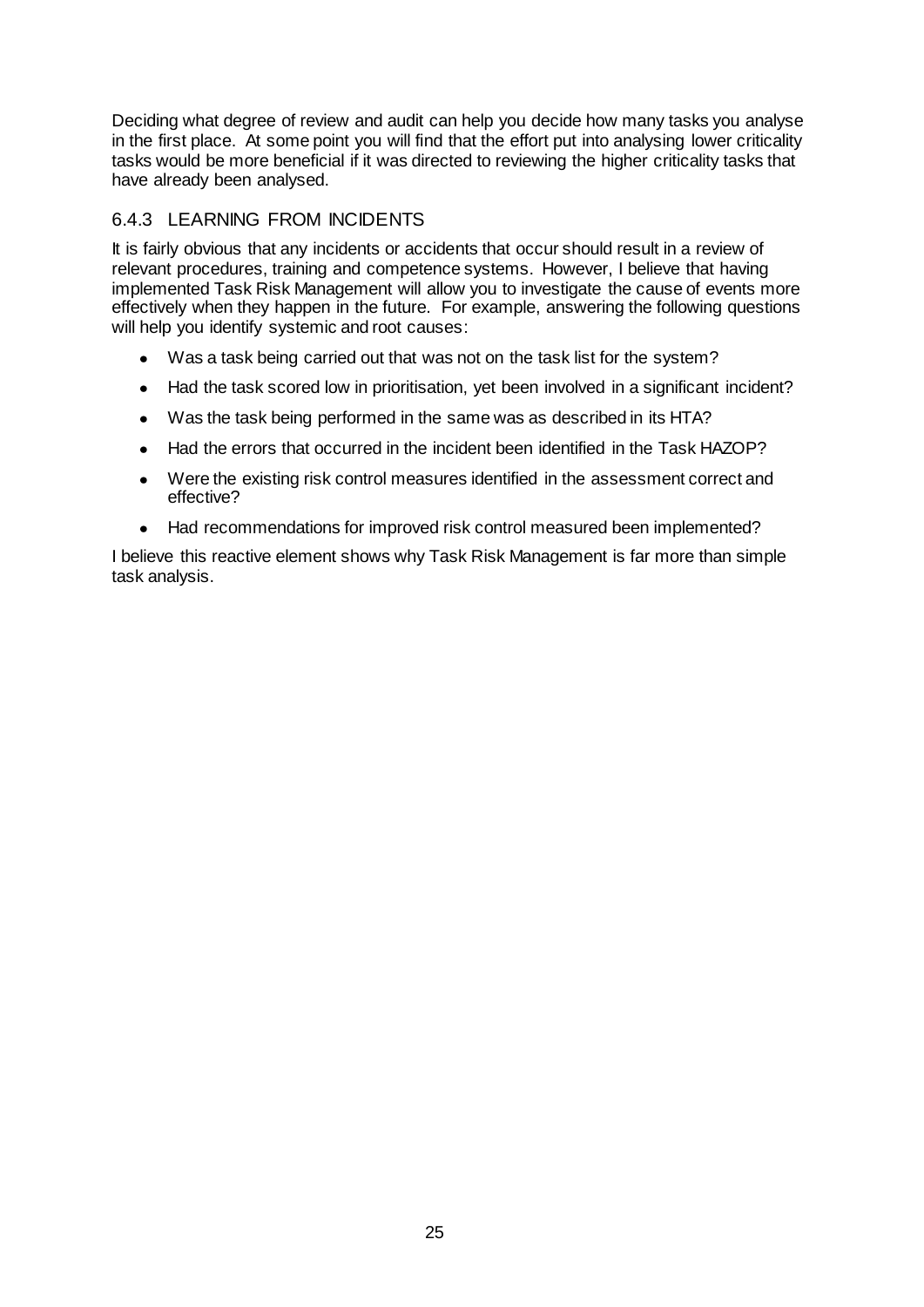# **ANNEX A – REFERENCE TABLES**

## **Table 1 – Task List and Prioritisation**

| <b>Task</b>                                    | Hazard-<br>ousness | <b>Introduced</b><br>energy                       | Change<br>config | Error<br>vulnerability | Impact on<br>device | <b>Criticality</b><br>Ranking |  |
|------------------------------------------------|--------------------|---------------------------------------------------|------------------|------------------------|---------------------|-------------------------------|--|
| <b>Routine Operations</b>                      |                    |                                                   |                  |                        |                     |                               |  |
| Receive delivery from<br>road tanker           | 2                  | 2                                                 | 2                | 3                      | $\overline{0}$      | $9 = High$                    |  |
| Manually dip tank                              | $\overline{2}$     | $\overline{0}$                                    | 1                | 1                      | $\mathbf 0$         | $4 = Low$                     |  |
| Changeover duty/standby<br>filter              | $\mathbf{1}$       | $\overline{0}$                                    | $\mathbf{1}$     | 1                      | $\mathbf 0$         | $3 = Low$                     |  |
| Changeover duty/standby<br>pump                | 1                  | 1                                                 | 1                | 1                      | $\overline{0}$      | $4 = Low$                     |  |
| Start-up & shutdown                            |                    |                                                   |                  |                        |                     |                               |  |
| Shutdown system and<br>prepare for maintenance | $\overline{2}$     | 1                                                 | 3                | 3                      | 3                   | $12 = High$                   |  |
| Return system to service<br>after maintenance  | $\overline{2}$     | 2                                                 | 3                | 3                      | $\overline{0}$      | $10 =$ High                   |  |
| Shutdown for operational<br>reasons            | $\overline{2}$     | $\overline{0}$                                    | $\mathbf{1}$     | 1                      | $\mathbf 0$         | $4 = Low$                     |  |
| Restart after operational<br>shutdown          | $\overline{2}$     | 1                                                 | 1                | 1                      | $\mathbf 0$         | $5 = \text{Median}$           |  |
| Restart after a trip                           | $\overline{2}$     | 1                                                 | 1                | $\overline{2}$         | $\overline{0}$      | $6 = \text{Median}$           |  |
| <b>Respond to events</b>                       |                    |                                                   |                  |                        |                     |                               |  |
| Storage tank low level                         |                    | Shutdown system                                   |                  |                        |                     |                               |  |
| Storage tank high level                        |                    | Stop tanker loading or close valve in return line |                  |                        |                     |                               |  |
| Filter high differential<br>pressure           |                    | Changeover duty/standby filter                    |                  |                        |                     |                               |  |
| Pump low flow                                  |                    | Changeover duty/standby pump                      |                  |                        |                     |                               |  |
| Pump high discharge<br>pressure                | Shutdown system    |                                                   |                  |                        |                     |                               |  |
| Respond to spill                               |                    | Emergency - Critical task by default.             |                  |                        |                     |                               |  |
| <b>Maintenance tasks</b>                       |                    |                                                   |                  |                        |                     |                               |  |
| Replace filter element                         | 3                  | U                                                 | 1                | 1                      | U                   | 5 = Medium                    |  |
| Remove, repair and<br>replace pump             | 3                  | $\overline{0}$                                    | 2                | 1                      | $\overline{0}$      | $6 = \text{Median}$           |  |
| Remove, calibrate and<br>replace safety valve  | $\overline{3}$     | $\overline{0}$                                    | $\overline{2}$   | $\overline{1}$         | $\overline{2}$      | $8 = High$                    |  |
| Remove, repair and<br>replace manual valve     | 1                  | $\overline{0}$                                    | $\overline{2}$   | 1                      | $\overline{0}$      | $4 = Low$                     |  |
| Remove, repair and<br>replace activated valve  | 1                  | $\overline{0}$                                    | $\overline{2}$   | 1                      | $\overline{0}$      | $4 = Low$                     |  |
| Calibrate level instrument                     | 3                  | 1                                                 | 1                | 1                      | 3                   | $9 = High$                    |  |
| Calibrate pressure<br>instrument               | 3                  | 1                                                 | $\mathbf{1}$     | 1                      | $\overline{0}$      | $6 = \text{Median}$           |  |
| Test trip function                             | $\overline{3}$     | 1                                                 | 1                | $\overline{2}$         | $\overline{2}$      | $9 = High$                    |  |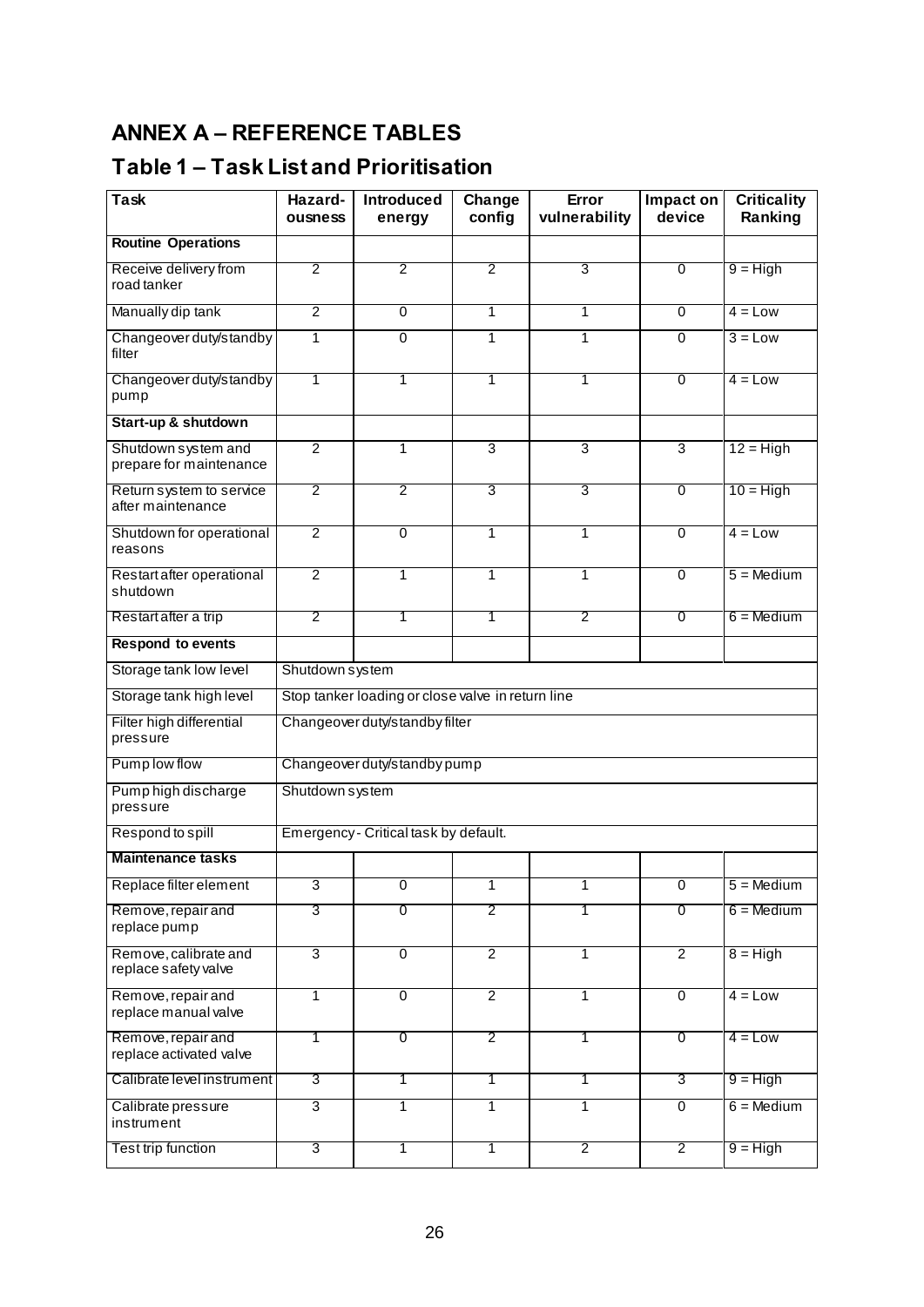# **Table 2 – Task Scoring Guidelines (Operations and Maintenance)**

| <b>Operations</b>                                              | <b>None</b>                                                        | <b>Medium</b><br>Low                                                                                   |                                                                               | High                                                                                                 |
|----------------------------------------------------------------|--------------------------------------------------------------------|--------------------------------------------------------------------------------------------------------|-------------------------------------------------------------------------------|------------------------------------------------------------------------------------------------------|
|                                                                | (score 0)                                                          | (score 1)                                                                                              | (score 2)                                                                     | (score 3)                                                                                            |
| How hazardous is the                                           | Non-hazardous<br>system<br>(operations)                            | Small amount of low<br>hazard / condition                                                              | Large amount of low<br>hazard or small<br>amount of high hazard               | High amount of high<br>hazard / condition                                                            |
| system involved?                                               | ----------------------<br>Non-hazardous<br>system<br>(maintenance) | Task carried out after<br>hazardous system has<br>been proven hazard free                              | Actions taken to<br>remove hazard, but<br>some mayremain                      | Work carried out whilst<br>adjacent/related systems<br>remain live                                   |
| To what extent does<br>the task involve the<br>introduction of | No ignition /<br>energy sources                                    | Low pressure or<br>temperature rise                                                                    | Medium pressure or<br>temperature rise.<br>Combustion engine.                 | High pressure or<br>temperature rise                                                                 |
| energy or an ignition<br>source?                               | No possibility of<br>a flammable<br>atmosphere                     | Electrical switching.<br>Electrical equipment<br>used.                                                 | Potential for sparks or<br>hot surfaces                                       | <b>Flames</b>                                                                                        |
|                                                                | No change                                                          | Simple valve changes<br>(few valve moves)                                                              | Complexor multiple<br>valve changes.                                          | <b>Complexand multiple</b><br>valve changes.                                                         |
| To what extent does<br>the task involves<br>changes to the     | required                                                           |                                                                                                        | Use of temporary<br>connections                                               | Use of temporary bypass<br>line.                                                                     |
| operating<br>configuration?                                    |                                                                    | Connect/dis-connect<br>points designed for<br>routine use (e.g. quick<br>coupling, plug and<br>socket) | Make/break small<br>number of bolted joints                                   | Complex<br>assembly/disassembly.<br>Multiple components.                                             |
| What is the potential<br>for error in                          | Fully automated<br>task                                            | The potential for error<br>cannot be rule out<br>although there is no<br>specific concern              | There is a recognised<br>possibility for error                                | There is a significant<br>possibility of error<br>Task requires constant<br>vigilance.               |
| performing the task?                                           | <b>Very simple and</b><br>errors would<br>have no<br>consequence   | A 'normal' task                                                                                        | Complextask                                                                   | Errors are likely to be<br>unrecoverable<br>No automated protection.                                 |
| To what extent could                                           | No systems<br>overridden or<br>defeated                            | Task involves a deviation<br>from an original<br>procedure or design.                                  | Warning devices may<br>be made inoperable<br>(e.g. alarms, gauges,<br>meters) | Trip systems overridden.<br>Safety valves isolated.                                                  |
| the task affect<br>performance of a<br>safety system?          | No safety system<br>affected by task                               | May affect system<br>calibration.<br>Safety system may not<br>operate as normal.                       | One of several layers<br>of protection may be<br>made inoperable              | Multiple layers of<br>protection may be made<br>inoperable.<br>Potential for common<br>cause failure |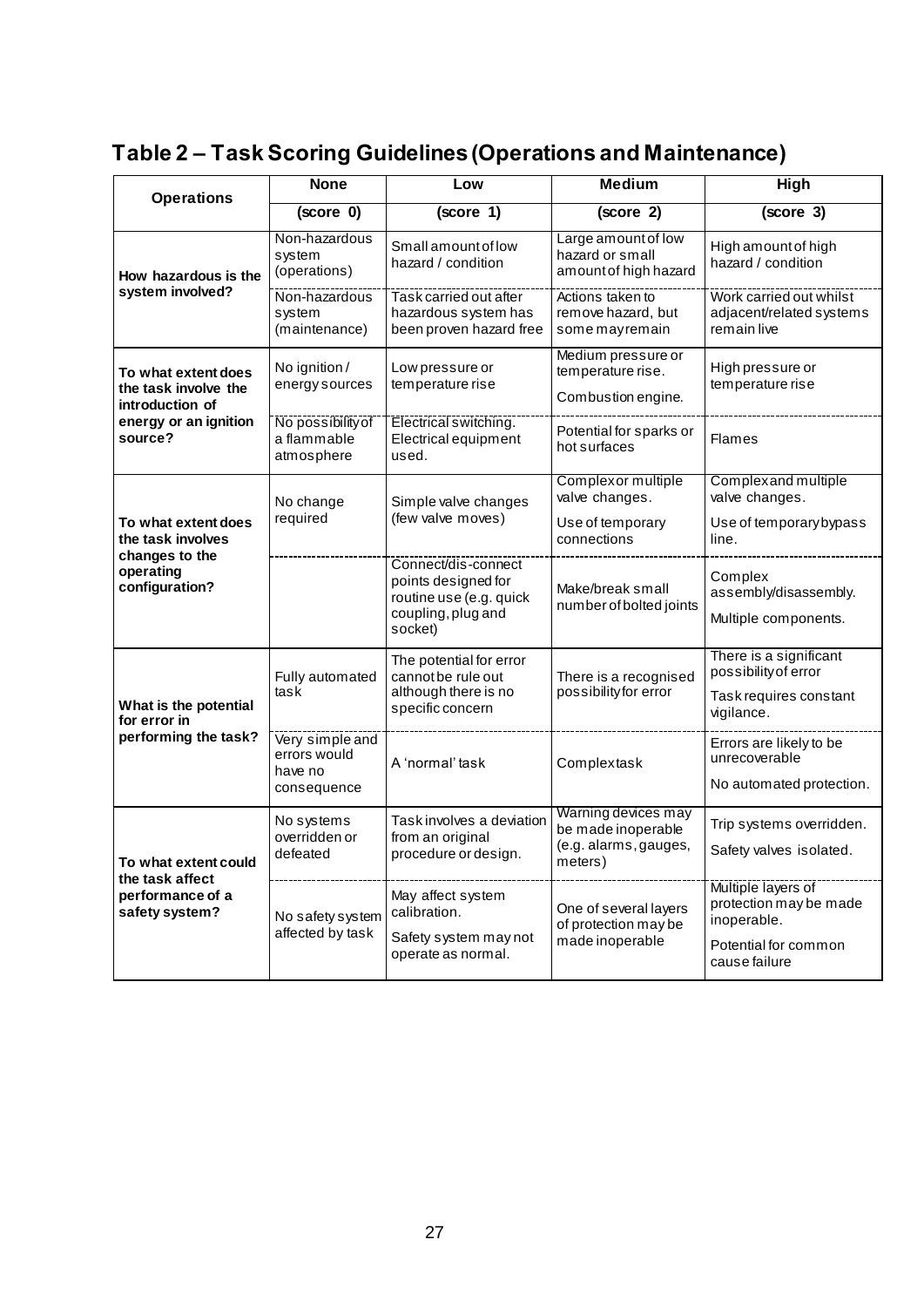# **Table 3 – Task HAZOP guidewords**

| <b>Actions errors</b>        | <b>Checking errors</b>      | Information retrieval errors        |
|------------------------------|-----------------------------|-------------------------------------|
| Omitted                      | Omitted                     | Omitted (Info not obtained)         |
| Incomplete                   | Incomplete                  | Incomplete                          |
| Right action on wrong object | Right check on wrong object | Wrong information obtained          |
| Wrong action on right object | Wrong check on right object | Incorrectly interpreted             |
| Too fast/too slow            | Too early/too late          | Information communication<br>errors |
| Misaligned                   | <b>Selection errors</b>     | Omitted                             |
| Mistimed, too early/too late | Omitted                     | Incomplete                          |
| Too long/too short           | Wrong selection made        | Wrong information<br>communicated   |
| In wrong direction           | <b>Planning errors</b>      | Information<br>unclear/ambiguous    |
| Too little/too much          | Omitted                     | <b>Violations</b>                   |
|                              | Incorrect                   | Deliberate actions                  |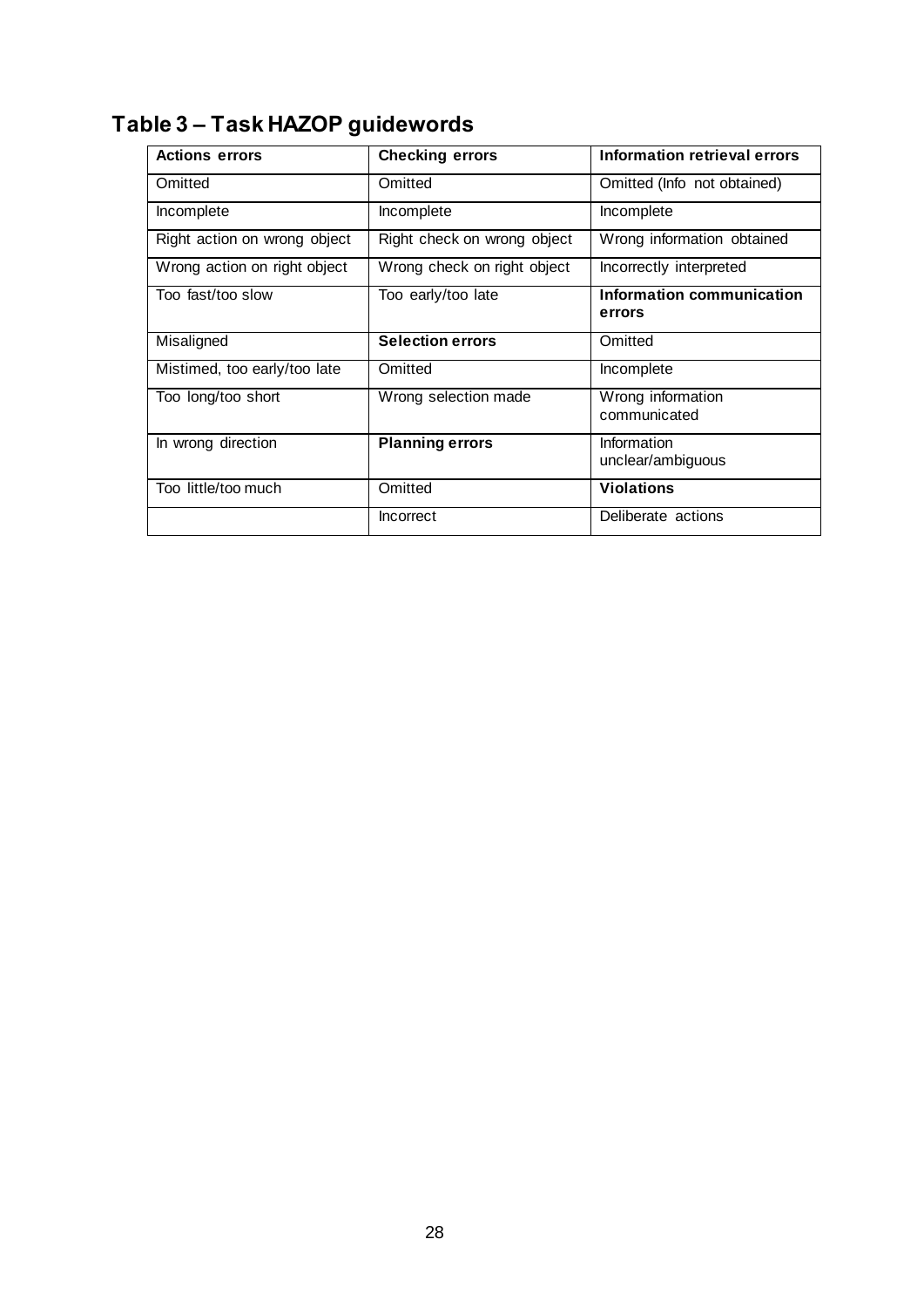## **Table 4 – Task HAZOP Example**

| Task/Step                                      | Error type and description                                                                                                                      | <b>Potential consequence</b>                                                                                                          | <b>Existing risk control</b><br>measures                                                     | Suggested<br><i>improvements</i>                                    |
|------------------------------------------------|-------------------------------------------------------------------------------------------------------------------------------------------------|---------------------------------------------------------------------------------------------------------------------------------------|----------------------------------------------------------------------------------------------|---------------------------------------------------------------------|
| 2.1 Connect<br>earth to tanker                 | Action omitted, incomplete,<br>performed on wrong object, too<br>late or misaligned<br>Failure to achieve earth before<br>starting the transfer | Potential for static discharge<br>to act as a source of ignition<br>MAH - May result in pool<br>fire (Scenario X in Safety<br>Report) | Standard practice for all<br>tanker operations<br>Earth connection readily<br>available      | Consider installing<br>interlocked earth<br>connection              |
| 3.3 Check for<br>leaks                         | Check omitted or delayed<br>Do not check for leaks after<br>starting transfer                                                                   | Delay in detecting a leak.<br>Larger spill to deal with.<br>Possible escalation                                                       | Operator and driver<br>standbythroughout<br>transfer.<br>Area curbed to contain<br>any spill | Improve lighting in area,<br>Consider installing leak<br>detection. |
| 4. Disconnect<br>tanker from<br>delivery point | Action omitted or incomplete<br>Not properly disconnected                                                                                       | Damage to hoses, plant or<br>tanker                                                                                                   | Driver responsibility<br>Error unlikely                                                      | None                                                                |
|                                                | Action too early<br>Disconnect hose whilst<br>transferring                                                                                      | Release of material being<br>transferred                                                                                              | Noise will alert operator<br>to face transfer is<br>ongoing                                  | None                                                                |
|                                                | Action on wrong object<br>Disconnect hose being used for<br>another transfer                                                                    | Release of material being<br>transferred                                                                                              | Noise will alert operator<br>to face transfer is<br>ongoing                                  | None                                                                |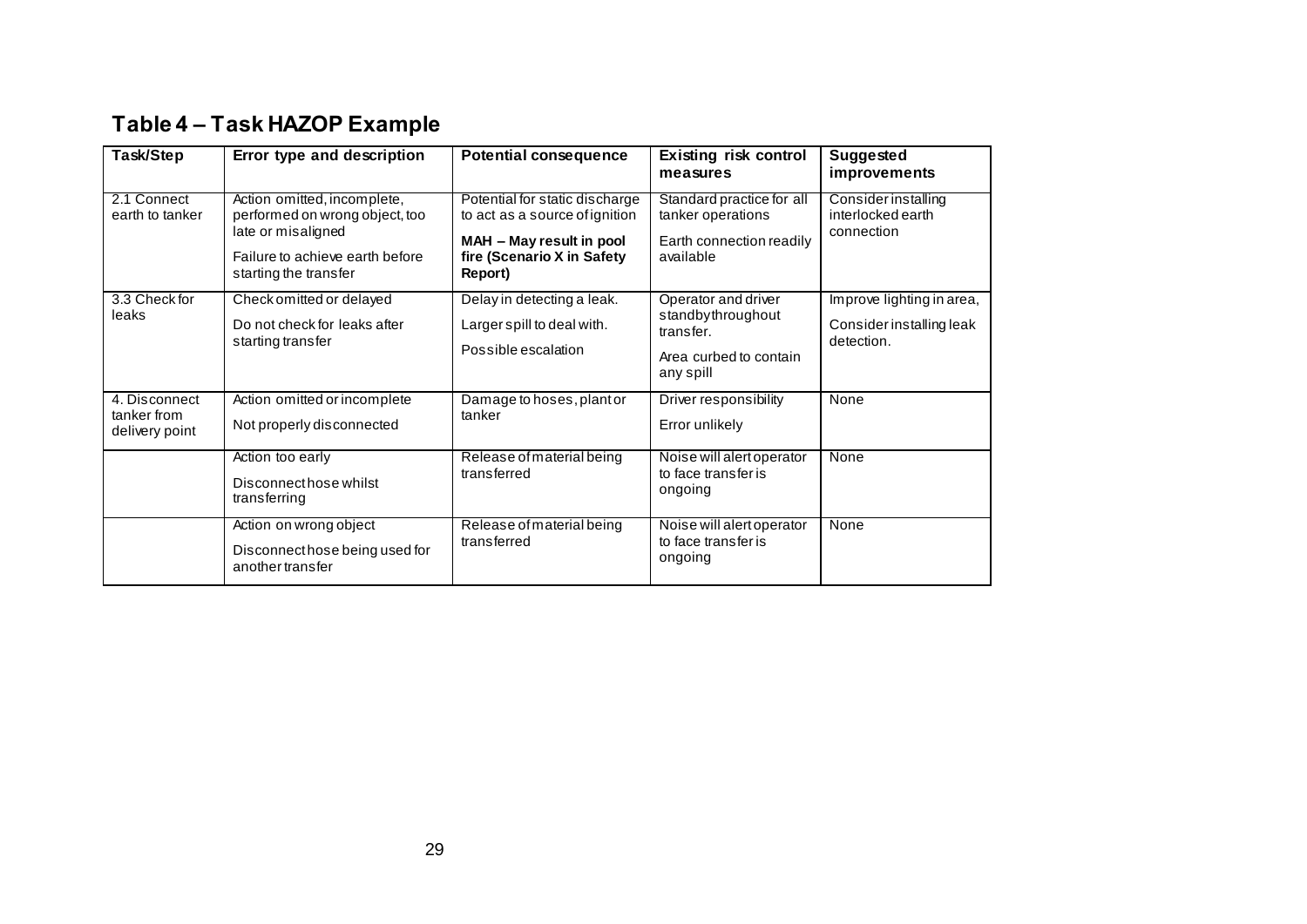## **Table 5 – PIF checklist<sup>4</sup>**

| Job factors                                                              |
|--------------------------------------------------------------------------|
| - Clarity of signs, signals, instructions and other information<br>J1    |
| - System/equipment interface (labelling, alarms)<br>J2                   |
| - Difficulty/complexity of task<br>J3                                    |
| - Routine or unusual<br>J4                                               |
| - Procedures inadequate or inappropriate<br>J5                           |
| - Preparation for task (e.g. permits, risk assessments, checking)<br>J6  |
| - Time available/required - Divided attention<br>J7                      |
| - Tools appropriate for task<br>J8                                       |
| J9 - Communication, with colleagues, supervision, contractor, other      |
| J10 - Working environment (noise, heat, space, lighting, ventilation)    |
| J11 – Access to worksite or equipment (including use of tools)           |
| Person factors                                                           |
| P1 - Physical capability and condition                                   |
| P2 - Fatigue (acute from temporary situation, or chronic)                |
| - Stress/morale<br>P3                                                    |
| P4 - Work overload/underload                                             |
| - Competence to deal with circumstances<br>P5                            |
| P6 - Motivation vs. other priorities                                     |
| Organisation factors                                                     |
| O1 - Work pressures e.g. production vs. safety                           |
| O2 - Level and nature of supervision / leadership                        |
| O3 - Communication                                                       |
| O4 - Manning levels                                                      |
| - Clarity of roles and responsibilities<br>O5                            |
| - Peer pressure<br>O6                                                    |
| - Consequences of failure to follow rules/procedures<br>O7               |
| - Organisational learning (learning from experiences)<br>O8              |
| - Organisational or safety culture, e.g. everyone breaks the rules<br>O9 |



 $\overline{a}$ 

 $4$  Reference – www.hse.gov.uk/humanfactors/topics/pifs.pdf